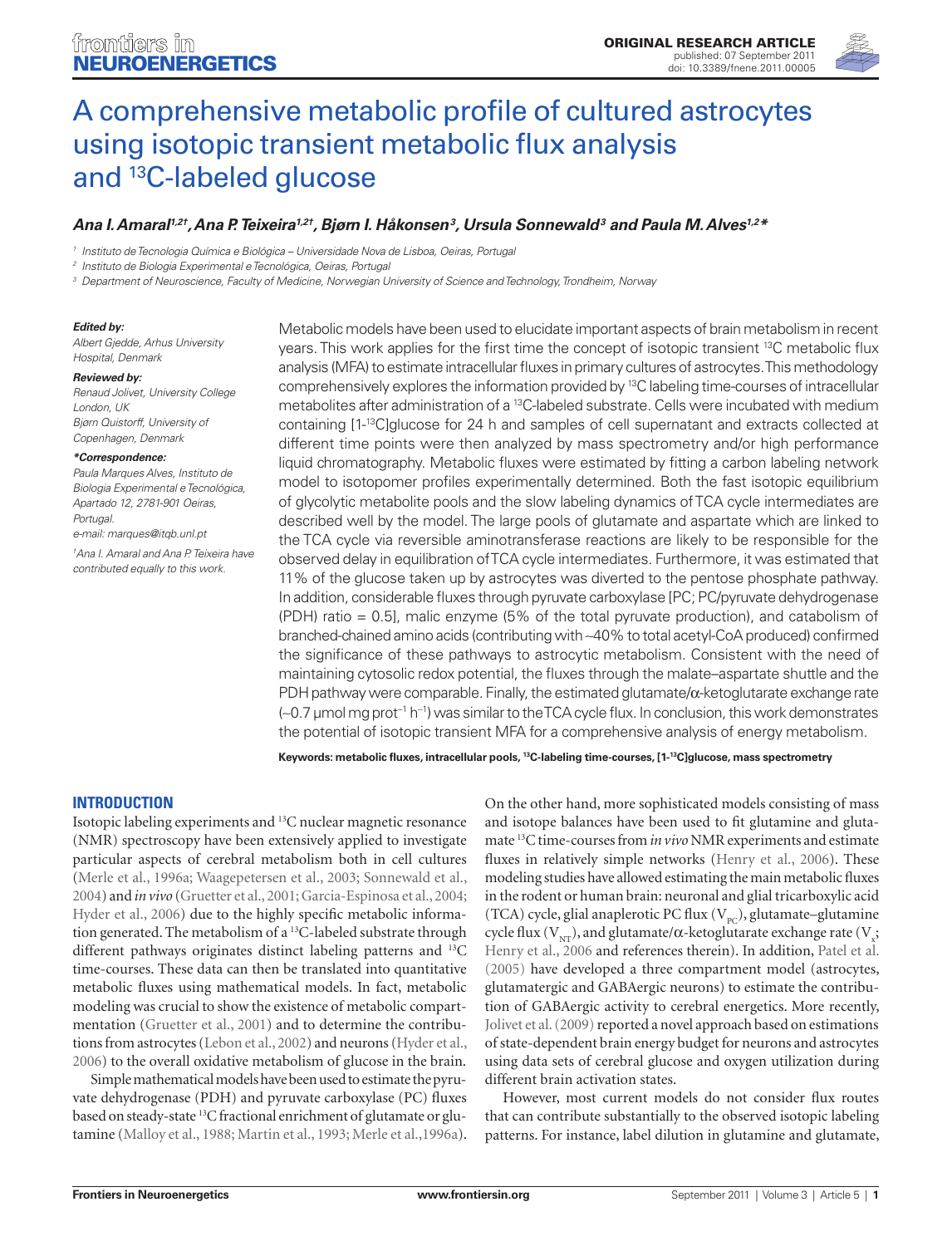usually attributed to metabolite exchange between brain and blood, could actually derive from the pentose phosphate pathway (PPP) or oxidation of fatty acids or of poorly labeled amino acids that might result from proteolysis (Dienel and Cruz, 2009; Shen et al., 2009). These are usually not considered to avoid an increase in the complexity of the metabolic network. Consequently, a larger amount of data would be required to reliably identify all unknown fluxes, which is difficult when working *in vivo*. Therefore, many assumptions are generally used to determine metabolic fluxes *in vivo*. However, this issue has raised concern about the reliability of estimated fluxes based on isotopomers derived from 13C glucose metabolism (Shestov et al., 2007).

In contrast to the metabolic modeling tools referred above, a more comprehensive metabolic picture can be provided by metabolic flux analysis (MFA), one of the first tools targeting systems level analysis of intracellular fluxes in microbial and animal cell cultures (Varma and Palsson, 1994; Lee et al., 1999; Quek et al., 2010). This methodology requires the definition of material-balance equations for all metabolites included in the network. Then, by measuring a sufficient number of metabolite consumption/production rates in cell culture supernatants, intracellular fluxes can be estimated based on the network's stoichiometry and assuming intracellular steady-state (Lee et al., 1999). This implies that the sum of the fluxes leading to the synthesis and consumption of each metabolite is equal to zero and, consequently, intracellular metabolite pools will be constant. Using a simple network, we have recently characterized the effects of hypoglycemia on metabolic fluxes of cultured cerebellar neurons using MFA (Amaral et al., 2011).

Still, MFA based on metabolite balancing alone does not allow well-resolved flux distributions, as the fluxes through parallel pathways or reversible reactions cannot be distinguished. To improve flux resolution, classical MFA has been complemented with <sup>13</sup>C labeling data collected at isotopic steady-state. This has been applied by our group to characterize the metabolism of astrocytic cultures under normal conditions and after an ischemic episode (Teixeira et al., 2008; Amaral et al., 2010). In these studies, the steady-state label distribution in certain metabolites in the culture medium was analyzed and this information used to elucidate flux ratios in parallel routes that contribute differently to label distribution, such as the flux ratio of PC to PDH or the flux ratio of glycolysis to PPP.

Recently, Wiechert and Noh (2005) introduced the concept of non-stationary 13C MFA. In this methodology the metabolic steadystate is also assumed but the isotopic transient state (i.e., the time period during which the <sup>13</sup>C label is being distributed by the different metabolite isotopomers until isotopic steady-state is reached) in intracellular metabolites is taken into consideration. In this case, mass isotopomers are analyzed at different time points, normally using sensitive mass spectrometry (MS) techniques, to follow the label incorporation immediately after incubating cells with a labeled substrate (Hofmann et al., 2008). Current developments in MS enable a precise assessment of <sup>13</sup>C labeling in several metabolites of the main pathways of carbon metabolism in a relatively small sample volume (Noh et al., 2007). Subsequently, to translate the time-series labeling data into metabolic fluxes, such mathematical models combine balances of the total metabolite pools and of individual isotopomers, containing full information about the transition of the labeled carbons within metabolites (Wiechert and Noh, 2005; Noh et al., 2007). Model inputs are isotopomer 13C timecourses and some metabolite pools determined experimentally, in addition to the consumption or production rates of metabolites measured in cell supernatants. Isotopic transient MFA has been successfully applied to estimate fluxes in prokaryotic and mammalian cell systems (Schaub et al., 2008; Metallo et al., 2009). When comparing to the classical MFA, it has as main advantages not relying on uncertain cofactor balances and allowing the estimation of fluxes through both parallel and cyclic pathways as well as through bidirectional reactions (Wiechert and Noh, 2005). It is, however, experimentally and computationally more demanding, requiring the solution of a large number of differential equations (Noh and Wiechert, 2006; Noh et al., 2006).

Hence, the main aim of this study was to apply for the first time the isotopic transient 13C MFA methodology to the study of astrocytic metabolism in order to obtain an integrated picture of their metabolic fluxes. This was achieved by fully exploring the isotopic transient information collected after [1-13C]glucose administration to primary cultures of astrocytes. Quantification of the labeling time-courses was accomplished by gas chromatography– MS (GC–MS) and metabolites pool sizes were measured by high performance-liquid chromatography (HPLC). A comprehensive metabolic network including glycolysis, PPP, TCA cycle, and amino acids metabolism was considered to fit metabolite 13C time-courses and estimate metabolic fluxes. This approach allowed estimating important metabolic fluxes of astrocytes with high statistical quality and provided valuable information on the contribution of other sources than glucose to the main pathways of astrocytic energy metabolism. Thus, it represents a powerful and new tool to investigate still unclear aspects of brain metabolism or metabolic responses of cultured cells to pathological conditions, which can be further explored *in vivo*.

# **Materials and Methods**

## **Materials**

Plastic tissue culture dishes were purchased from Nunc (Roskilde, Denmark); fetal bovine serum (FBS), penicillin–streptomycin (Pen-Strep) solution, and Dulbecco's modified Eagle's Medium (DMEM) were purchased from GIBCO, Invitrogen (Paisley, UK); 13C-labeled glucose was purchased from Cambridge Isotope Laboratories (Andover, MA, USA); *N*-Methyl-*N*-(t-Butyldimethylsilyl) trifluoroacetamide (MTBSTFA) + 1% t-butyldimethylchlorosilane (t-BDMS-Cl) was purchased from Regis Technologies (Morton Grove, IL, USA); toluene and acetonitrile were purchased from LabScan (Gliwice, Poland); all other chemicals were purchased from Sigma-Aldrich (Munich, Germany). Animals were purchased from Instituto de Higiene e Medicina Tropical (Lisbon, Portugal).

## **Cell culture and metabolite extraction**

Primary cultures of cortical astrocytes were obtained from 1- to 2-day-old rats and prepared as described previously (Richter-Landsberg and Besser, 1994). Cells were cultured in DMEM containing 5 mM glucose and supplemented with Pen-Strep (100 U/ mL) and 20% (v/v) FBS, gradually reducing its concentration to 10%. Cultures were kept in a humidified atmosphere with 7% CO<sub>2</sub> in air and 37°C. After 3 weeks in culture, cells were trypsinized and seeded into six-well plates at a cell density of  $5 \times 10^4$  cells/cm<sup>2</sup>.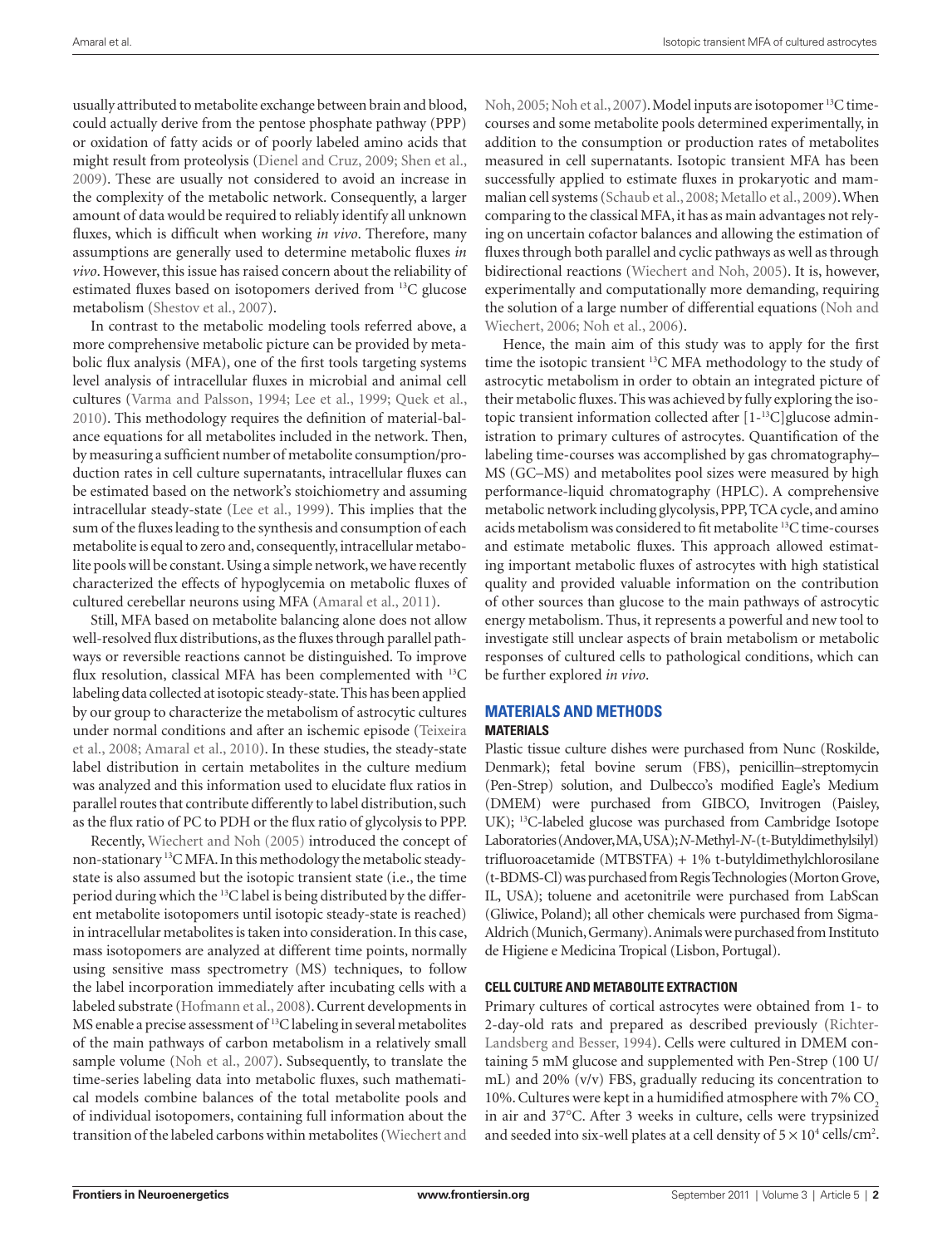Experiments were performed when cells reached confluence: the culture medium was removed, cells were washed with phosphatebuffered saline (PBS) and subsequently incubated with DMEM with 1% FBS containing 4 mM [1-13C]glucose (2 ml of culture medium per well). The transient period of label incorporation into intracellular metabolites was followed during 24 h, using a shorter sampling time in the beginning. Samples of medium and cell content were collected at 0, 6, 12, 30 min, 1, 2, 4, 7, 10, 16, and 24 h after labeled glucose administration. Experiments were run in triplicate. The cell supernatant was collected, centrifuged at  $200 \times g$  for 10 min and stored at −20°C until further analysis. Cell monolayers were washed with cold PBS to eliminate tracer amounts of extracellular metabolites, frozen in liquid nitrogen to rapidly stop metabolism and extracted with 70% (v/v) ethanol, followed by centrifugation at  $20,000 \times g$  for 15 min. The resulting supernatants (cell extracts) were stored at −80°C until GC–MS or HPLC analysis. The pellets were stored at −20°C and were later used either for protein analysis.

# **Quantification of extra- and intracellular metabolite concentrations**

Glucose and lactate concentrations in samples of cell supernatants were determined using an automated YSI 7100 Multiparameter Bioanalytical System (Dayton, OH, USA). Intra- and extracellular concentrations of amino acids were quantified by HPLC using a pre-column derivatization method based on the Waters AccQ. Tag Amino Acid Analysis method as described elsewhere (Amaral et al., 2010).

# **Protein quantification**

The total cellular protein content was determined by dissolving the cell pellets in 0.1 M NaOH followed by incubation overnight at 37°C, to ensure complete protein extraction. The bicinchoninic acid protein assay from Pierce (Rockford, IL, USA) was used to determine total protein amounts using bovine serum albumin as standard.

## **Quantification of mass isotopomers by GC–MS**

For analysis of lactate, amino acids (alanine, aspartate, glutamate, and glutamine), and TCA cycle intermediates ( $\alpha$ -ketoglutarate, fumarate, and malate), samples of cell extracts and cell supernatants were lyophilized and dissolved in 0.01 M HCl followed by pH adjustment to pH < 2 with 6 M HCl. The samples were then dried under atmospheric air (50°C). The metabolites were extracted into an organic phase of ethanol and benzene and dried again under atmospheric air (50°C). *N*,*N*-Dimethylformamide (DMF) was added before derivatization with MTBSTFA in the presence of 1% t-BDMS-Cl (Mawhinney et al., 1986). It was not possible to obtain consistent values for the enrichment of intracellular lactate.

The protocol used for analysis of the glycolytic intermediates phosphoenolpyruvate (PEP) and 3-phosphoglycerate (3PG), was based on that described in (Hofmann et al., 2008). Samples of cell extracts were lyophilized, dissolved in methanol, and dried under atmospheric air (50°C). The metabolites were then extracted with toluene and dried again under atmospheric air (50°C). Derivatization was performed using a mixture of *N*-Methyl-*N*- (trimethylsilyl)trifluoroacetamide (MSTFA) + 1% trimethylchlorosilane and acetonitrile.

All samples were analyzed on an Agilent 6890 gas chromatograph with a capillary column (WCOT fused silica  $25 \text{ mm} \times 0.25 \text{ mm}$  ID, 0.25 μm film thickness, VF-1ms, Varian), connected to an Agilent 5975B mass spectrometer with electron impact ionization. Atom percent excess  $(13)$  in the different metabolites was determined after calibration using unlabeled standard solutions (Biemann, 1962). Mass isotopomers differ by the number of labeled carbons; m represents the fraction of unlabeled compound in the total compound pool, m + 1 the fraction of compound labeled in one carbon and so on. All fractions of a metabolite sum up to 100%.

# **Isotopic transient 13C Metabolic Flux Analysis** *Metabolic network and metabolite balancing*

According to the main changes observed intracellularly and in the culture supernatant, a metabolic network was established to represent the metabolism of astrocytes (**Figure 1**). The network comprises the following metabolic pathways: glycolysis, PPP, TCA cycle, malate–aspartate shuttle (MAS), catabolism of some amino acids, and synthesis of glutathione, glutamine, alanine, and taurine/ hypotaurine. It contains 32 balanced intracellular metabolites and a total of 47 fluxes, from which three were considered reversible.

Isotopic transient MFA relies in both metabolite and mass isotopomers balancing. If the metabolic network has *m* metabolites and *q* reactions, the following steady-state material balances can be formulated (Eq. 1):

$$
Nr = 0
$$
 (1)

with **N** being a  $m \times q$  stoichiometric matrix, and **r** the vector of *q* metabolic rates.

# *Modeling of isotopomer 13C time-courses*

After administration of the labeled substrate, the mass isotopomer distribution of each metabolite changes over time depending on the flux distribution. To represent mathematically the system and estimate the unknown fluxes, a set of differential equations needs to be established for each isotopomer, fulfilling the stoichiometric constraints of the metabolic network. Carbon transitions occurring in biochemical reactions are well established for the majority of metabolic pathways and documented in biochemistry textbooks. Eqs 2 and 3 represent the balances for the two mass isotopomers of glucose, when [1-13C]glucose is the labeled substrate:

$$
\frac{d\mathrm{Glc}_{\mathrm{m}}}{dt} = \frac{1}{\mathrm{Glc}_{\mathrm{pool}}} \left( -\mathbf{r}_{\mathrm{l}} \cdot \mathrm{Glc}_{\mathrm{m}} \right) \tag{2}
$$

$$
\frac{d\mathrm{Glc}_{m+1}}{dt} = \frac{1}{\mathrm{Glc}_{\mathrm{pool}}} \left( \mathbf{r}_{\mathrm{Glc}} - \mathbf{r}_{1} \cdot \mathrm{Glc}_{m+1} \right)
$$
(3)

where  $\mathrm{Glc}_{_\mathrm{m}}$  is the fraction of unlabeled glucose,  $\mathrm{Glc}_{_\mathrm{m+1}}$  is the fraction of glucose labeled in one carbon,  $Glc_{\text{pool}}$  is the intracellular glucose pool,  $r_{\text{G}_c}$  is the uptake rate of glucose, and  $r_1$  is the flux through reaction 1. The equations for the remaining intracellular metabolites are listed in Appendix.

[1-13C]glucose is taken up by astrocytes and subsequently metabolized either via PPP, where the labeled carbon is lost as CO<sub>2</sub>, or via glycolysis, labeling 3PG, PEP, and pyruvate in carbon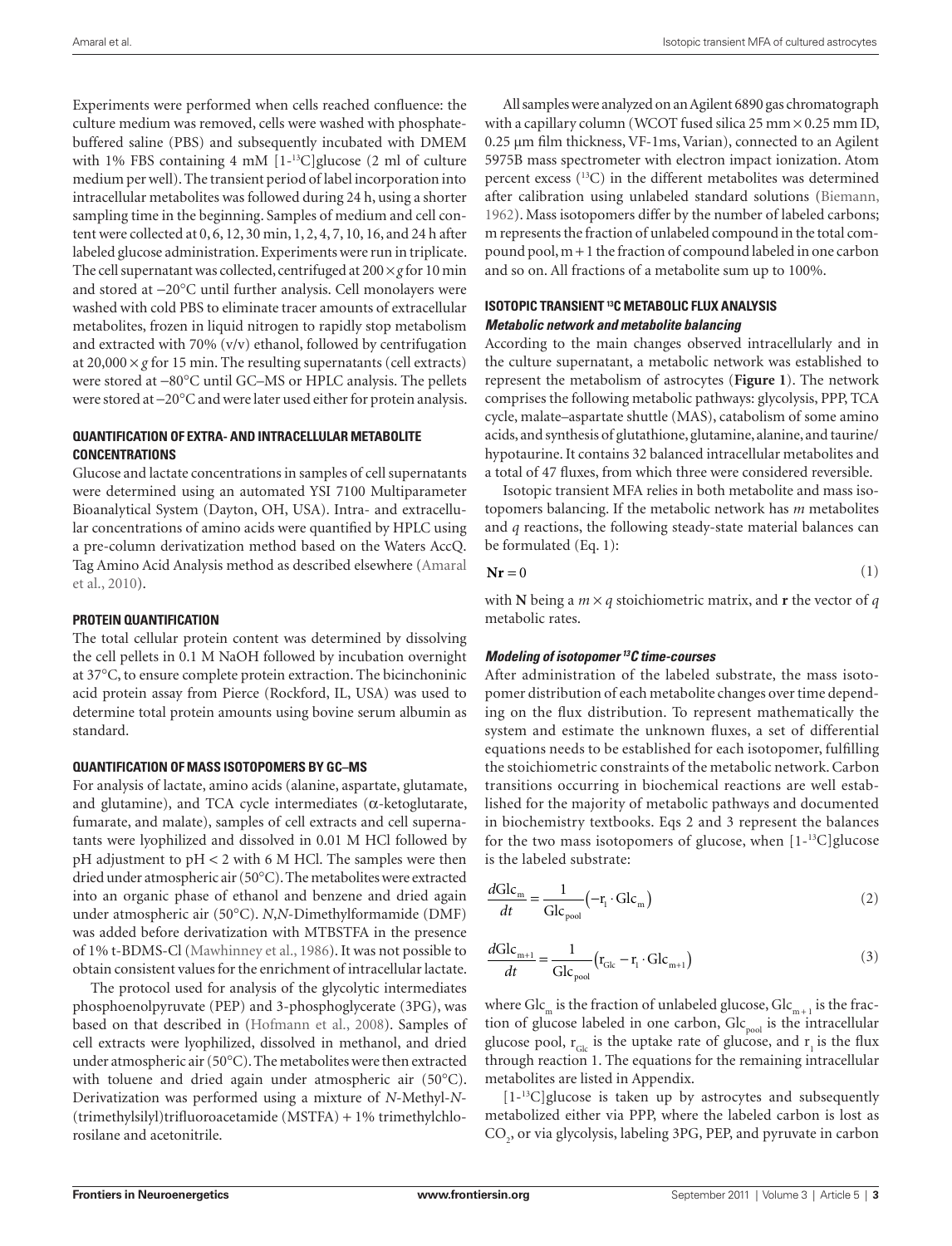

number 3. [3-13C]pyruvate can be converted to [3-13C]lactate or [3<sup>-13</sup>C]alanine, be transported into mitochondria to enter the TCA cycle as [2-13C]acetyl-CoA via pyruvate dehydrogenase or as [3-13C]oxaloacetate by anaplerosis through the pyruvate carboxylation pathway (Shank et al., 1985). Condensation of [2-13C] acetyl-CoA with unlabeled oxaloacetate will, after several steps, lead to the formation of  $[4^{-13}C]$ glutamate and to either  $[2^{-13}C]$ or [3-13C]aspartate after the symmetrical succinate step. These compounds have one <sup>13</sup>C atom and are thus detected as  $m + 1$ isotopomers in GC–MS. If labeled oxaloacetate condenses with labeled acetyl-CoA, double labeled metabolites are formed and they will be detected as  $m + 2$  in GC–MS. Eventual cycling of the labeled compounds in the TCA cycle may lead to the synthesis of triple labeled metabolites  $(m + 3)$  after condensation of double labeled oxaloacetate with [2-<sup>13</sup>C]acetyl-CoA. From the <sup>13</sup>C-labeling time-courses experimentally observed by GC–MS analysis, we have considered two isotopomers for glycolysis and PPP intermediates

( $m$  and  $m + 1$ ), three isotopomers for pyruvate, lactate, alanine, and acetyl-CoA  $(m, m+1, and m+2)$ , and four isotopomers  $(m, m+1, m+1)$  $m + 1$ ,  $m + 2$ , and  $m + 3$ ) for the TCA cycle intermediates and remaining amino acids. In total, the system is represented by 96 differential equations.

Labeling time-courses are influenced by the pool sizes of the metabolites. If these pools are not measured then they must be considered as unknown parameters in the model. On the other hand, lumping reactions in linear pathways cannot be done if the involved metabolites have different pool sizes. As they take different times to reach isotopic steady-state, lumping such reactions can perturb the fitting to the experimental data and falsify flux estimations. It should be mentioned that no intracellular compartments were distinguished as it is still unfeasible to quantify separately metabolite concentrations in different compartments. Therefore, only one single pool was considered for each intracellular metabolite.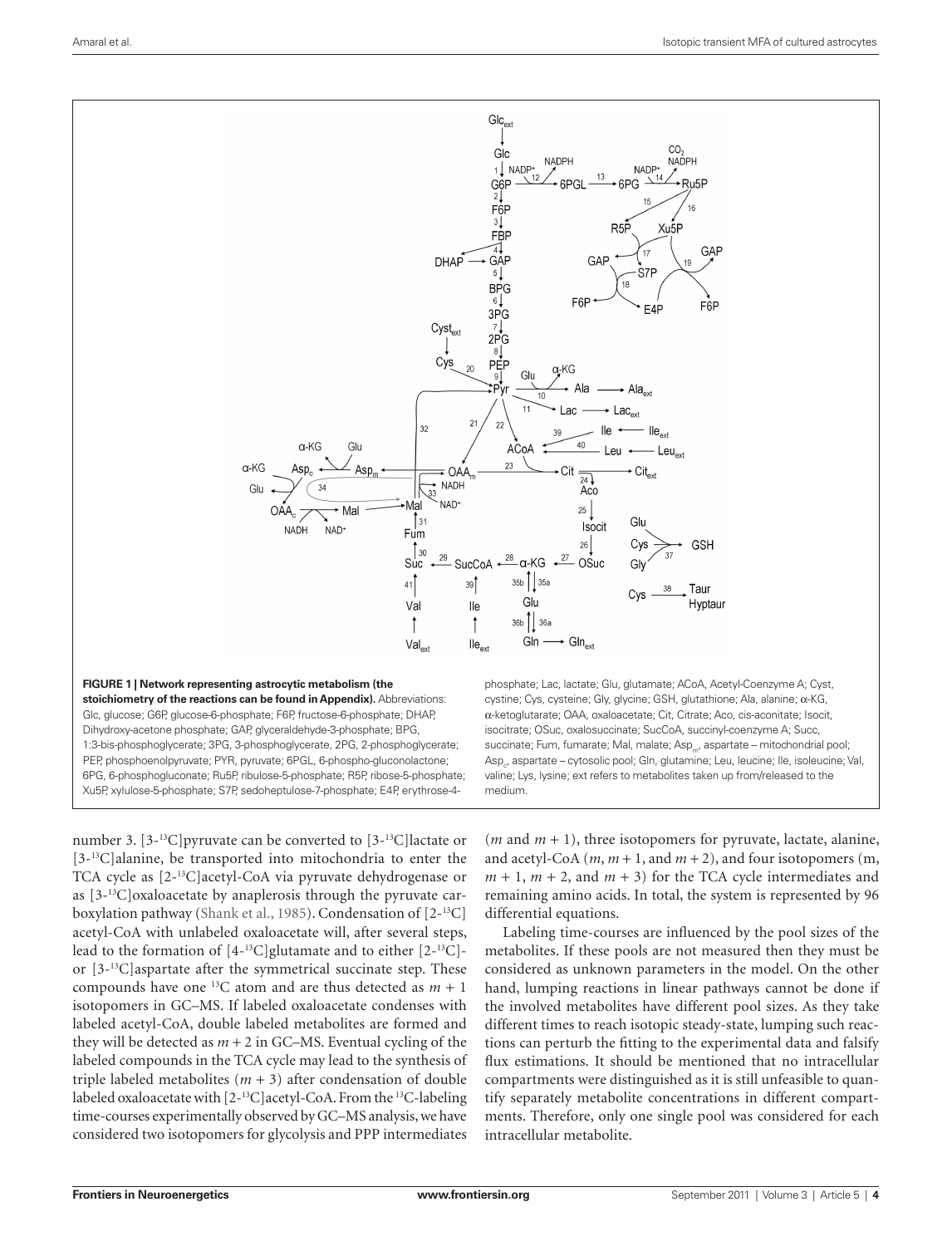# *Parameter estimation*

For parameter identification, an optimization routine iteratively minimizes the function (F) represented in Eq. 4, until an acceptable small value is achieved. F is a variance-weighted difference between mass isotopomer measurements  $(I_m)$  and model predictions  $(I_p)$ . Mass isotopomer data, *I <sup>m</sup>*, from the different metabolites collected at the time points indicated above (0, 6, 12, 30 min, 1, 2, 4, 7, 10, 16, and 24 h) were used for model fittings. As the various isotopomer profiles are measured with different accuracies, the errors must be weighted by the corresponding SDs:

$$
\min_{p} \left\{ F = \frac{1}{T \times n} \sum_{i=1}^{T} \sum_{i=1}^{n} \left( \frac{I_{m,i}(t) - I_{p,i}(t)}{\sigma_i} \right)^2 \right\}
$$
(4)

where  $p$  is the vector of parameters,  $T$  is the number of measured time points, *n* is the number of mass isotopomers and  $\sigma_i^2$ the variances of the mass isotopomer measurements. The set of fluxes and unmeasured pools corresponding to the minimum value of Eq. 4 is the solution for the flux calculation problem. To solve this optimization problem a quasi-Newton optimizer was employed (fmincon function from MATLAB™). As gradient algorithms are prone to converge to local optima, the optimization was repeated systematically with different parameter starting values in order to increase the probability of reaching the global optimum. The initial parameter set was selected to be consistent with available primary literature on astrocytic metabolism. We then screened each initial parameter guess within a biologically relevant range, and chose the optimum parameter minimizing Eq. 4.

Computationally, it is more efficient to work with a set of independent fluxes, also called free fluxes, rather than with all metabolic fluxes (Wiechert and de Graaf, 1997). From the 47 fluxes composing the metabolic network, 10 were experimentally measured (glucose, lactate, alanine, glutamine, leucine, isoleucine, valine, cystine production, or consumption rates) or taken from literature (citrate and glutathione release rates; see below – **Tables 1 and 4**). Since the rank of the stoichiometric matrix is 31, there are six free fluxes (37–31) that need to be estimated; the remaining fluxes are subsequently calculated through linear combinations of these independent fluxes. Several pool sizes could not be experimentally measured and it is not possible to estimate those for which experimental <sup>13</sup>C time-courses are also not available. Since published data on absolute pool concentrations is still limited, the pools of acetyl-CoA and all glycolytic and PPP intermediates were considered equivalent and the average pool size (Glycolysis/PPP pool) was included in the group of parameters to be estimated. Regarding the TCA cycle intermediates for which mass isotopomer data was not available, an average pool size was tuned by trial-and-error and set equal to 0.03 µmol mg<sup>-1</sup> protein. In total, 11 parameters (six free fluxes and five pool sizes) were estimated by fitting the model to the experimentally observed labeling dynamics.

## *Parameter confidence limits*

Since parameter estimation involves a variety of possible errors, including measurements, modeling, and numerical errors, uncertainty analysis of the optimized parameters constitutes an

**Table 1 | Experimentally measured values for intracellular pools of some amino acids and transmembrane rates of glucose, lactate, and amino acids whose concentration changed significantly during incubation time (negative values refer to consumption rates).**

| $r_{\text{Glc}}$  | $-1.06 \pm 0.05$   |
|-------------------|--------------------|
|                   | $2.11 \pm 0.10$    |
| $r_{\text{GIn}}$  | $0.049 + 0.005$    |
| $r_{A A}$         | $0.042 + 0.004$    |
| $r_{\rm val}$     | $-0.053 \pm 0.005$ |
| $r_{\rm{He}}$     | $-0.10 \pm 0.05$   |
| $r_{\text{Leu}}$  | $-0.11 \pm 0.05$   |
| $r_{\text{Cyst}}$ | $-0.36 \pm 0.04$   |
| Ala               | $0.18 \pm 0.04$    |
| Glu               | $0.18 \pm 0.04$    |
| Gln               | $0.08 \pm 0.02$    |
| Asp               | $0.15 \pm 0.03$    |
|                   | $r_{\text{Lac}}$   |

*Ala, alanine; Asp, aspartate; Cyst, cystine; Glc, glucose; Gln, glutamine; Glu, glutamate; Ile, isoleucine; Lac, Lactate; Leu, leucine; Val, valine.*

important part of this estimation. Parameter uncertainty is assessed by its covariance. Assuming that the solution converges to a global minimum, the Hessian matrix **H** can be approximated from the Jacobian matrix **J** as follows:

$$
\mathbf{H} = \mathbf{J}^{\mathrm{T}} \mathbf{J} \tag{5}
$$

The Jacobian matrix includes the partial derivatives of the model output with respect to the model parameters evaluated at each data point. The covariance matrix (cov) can then be estimated as

$$
cov = RMSE \cdot H^{-1}
$$
 (6)

with RMSE being the root mean squared error.

The confidence interval for each parameter  $p_i$  is obtained from the estimate of the SD  $\sigma_i = \text{cov}_{i,i}^{1/2}$  as follows:

$$
CI_i = p_i \pm \sigma_i \cdot t_{0.975, T-p}
$$
\n<sup>(7)</sup>

with *t* 0.975,*T*−*p* being the *t*-student's distribution for *T*−*p* (the number of measured data points minus the number of parameters) degrees of freedom and probability 0.975.

## *Sensitivity analysis*

To investigate the possibility of accurately identifying each model parameter on the basis of the available experimental data, a sensitivity analysis must be performed. The sensitivity coefficient, Sens<sub>1</sub>, reveals how the objective function F (Eq. 4) will be influenced by a differential change in the parameter  $p_i$ 

$$
\text{Sens}_{i} = \left| \frac{\partial \text{F}}{\partial p_{i}} \frac{p_{i}}{\text{F}} \right| \tag{8}
$$

The goal is to determine how "sensitive" the mathematical model is to changes in the value of its parameters. Small sensitivities, i.e., large changes in the parameter value resulting in small changes in the minimized sum of squared residuals, indicate that the parameter cannot be estimated accurately. Large sensitivities, on the other hand, indicate that the parameter can be estimated with high confidence.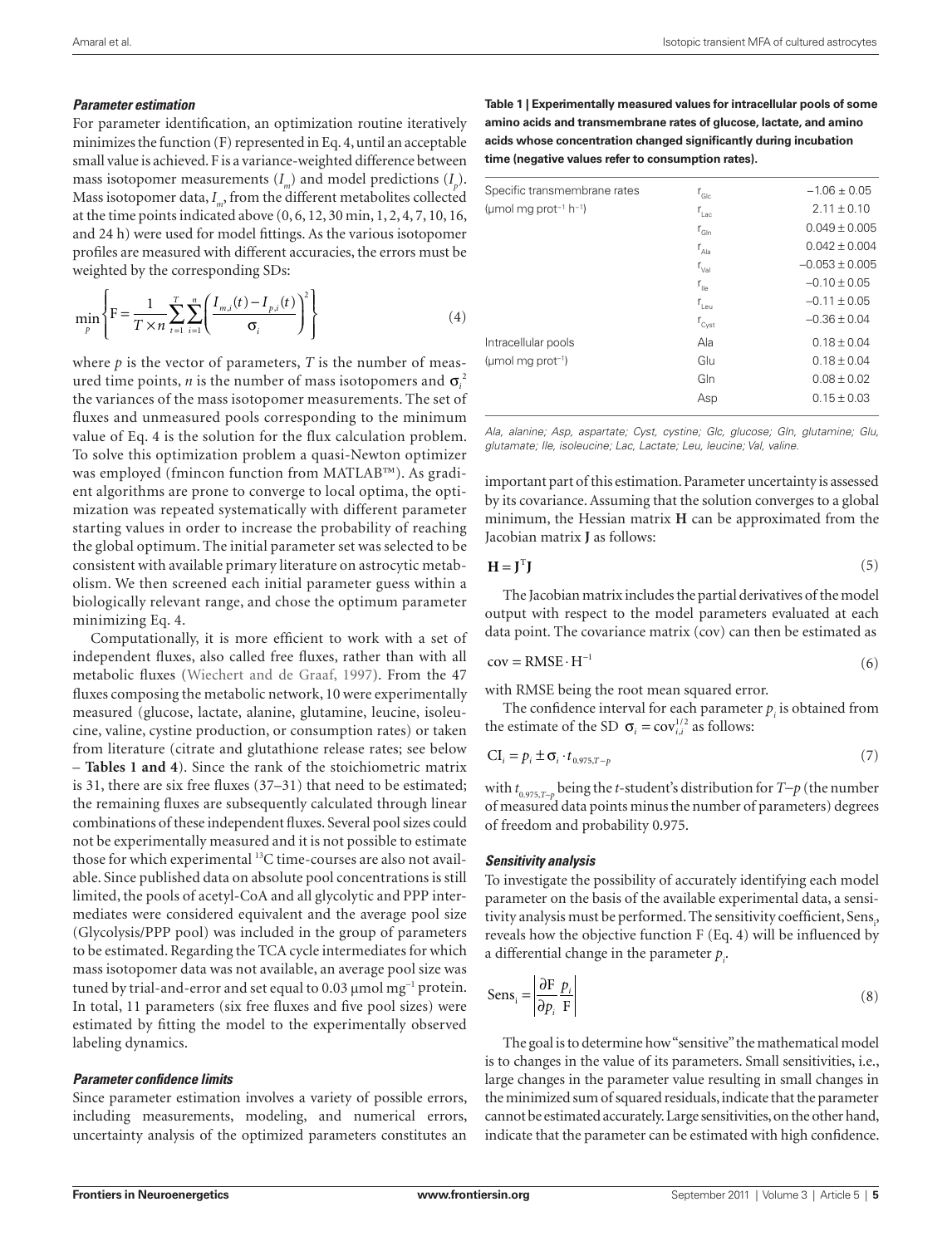# **Results**

Primary cultures of astrocytes were incubated with [1-13C]glucose and, during 24 h, samples of culture supernatant and cell content were collected at different time points, in order to estimate astrocytic metabolic fluxes and characterize metabolite labeling dynamics. This time window was enough to ensure isotopic steady-state in almost all intracellular metabolites analyzed by GC–MS.

# **Specific rates of consumption/production of glucose, lactate, and amino acids**

Consumption or secretion rates of relevant compounds were determined based on the changes of their concentrations in the culture medium (**Table 1**). It is generally accepted that glucose is the main energy substrate for the brain and also for astrocytes under physiological conditions (Zwingmann and Leibfritz, 2003). In agreement with previous studies, glucose was consumed at a constant rate of  $1.06 \pm 0.05$  μmol mg prot<sup>-1</sup> h<sup>-1</sup>, representing about 70% of the total carbon taken up by astrocytes. Amino acid analysis showed a decrease in the extracellular levels of the three branched chain amino acids (BCAA) isoleucine, leucine, and, to a lesser extent, valine. Consumption of these amino acids by astrocytes under physiological conditions has also been reported by other authors (Yudkoff et al., 1996; Johansen et al., 2007; Murin et al., 2009). Furthermore, cystine levels decreased in the supernatant, with an uptake rate larger than that of BCAA. Cystine is the precursor for cysteine, and both amino acids can be used for the biosynthesis of glutathione, taurine, and hypotaurine in astrocytes (Brand et al., 1998; Kranich et al., 1998). Lactate, alanine, and glutamine were steadily released by astrocytes during incubation. GC–MS analysis of the supernatant at the end of the experiment confirmed the release of these compounds, providing the fractional enrichment of each isotopomer (**Table 2**; see next sub-section). Citrate secretion was also evident from the GC data. However, its release rate could not determined because the GC–MS method used in this work only provides the relative abundance of isotopomers, not the total concentrations. Consequently, the release rate of 0.025 µmol mg prot<sup>-1</sup> h<sup>-1</sup>, reported by (Westergaard et al., 1994) was used for modeling purposes. Intracellular amino acid pools were measured by HPLC and are listed in **Table 1**. Cellular growth was negligible during the time frame considered as indicated by the amount of protein measured in different cell samples  $(0.126 \pm 0.009 \text{ mg protein/well}).$ 

| Table 2   Percent <sup>13</sup> C enrichment in extracellular metabolites. |
|----------------------------------------------------------------------------|
|----------------------------------------------------------------------------|

| <b>Metabolite</b> | $\%$ <sup>13</sup> C enrichment ( <i>m</i> + 1) |
|-------------------|-------------------------------------------------|
| Lactate           | $33.5 \pm 0.7$                                  |
| Alanine           | $241 + 22$                                      |
| Glutamine         | $28.84 \pm 0.04$                                |
| Citrate           | $30.7 \pm 0.3$                                  |
|                   |                                                 |

*Primary cultures of cortical astrocytes were incubated with medium containing 4 mM [1-13C]glucose for 24 h. Percent 13C enrichment in different extracellular metabolites was analyzed by mass spectrometry in samples of culture medium collected at the end of the incubation period. Results are presented as means* ± *SD in atom percent excess (n = 3).*

# **Experimental 13C labeling time-courses**

Samples of cell extracts were collected during the isotopic transient period in order to characterize labeling dynamics of intracellular metabolites of astrocytes using GC–MS. The metabolites analyzed include the glycolytic intermediates PEP and 3PG, the TCA cycle intermediates citrate,  $\alpha$ -ketoglutarate, fumarate, and malate, and the amino acids alanine, glutamine, glutamate, and aspartate. Glycolytic intermediates reached isotopic steady-state much faster than TCA cycle intermediates (**Figure 2**). After addition of labeled glucose, the fraction of the unlabeled pools of PEP and 3PG decreased very fast, reaching isotopic steady-state within less than 30 min with an enrichment of 45% in  $m + 1$ . Regarding alanine, it seems that isotopic steady-state was not reached within the 24 h of incubation. At this time, 31% of the pool was labeled in one carbon. Citrate, the first TCA cycle intermediate after acetyl-CoA condenses with oxaloacetate, reached 45% of isotopic enrichment  $(m+1 \text{ and } m+2)$ whereas the enrichment in fumarate was about 15% less (**Figure 2**). In addition, the labeled pools of malate and aspartate were very similar and slightly more enriched than that of fumarate. Furthermore, labeling time-courses of  $\alpha$ -ketoglutarate, glutamate and glutamine were comparable but slower than that of citrate. It is noteworthy that synthesis of  $m + 2$  and  $m + 3$  mass isotopomers was observed for most of the TCA cycle intermediates analyzed, representing up to 8% of the total pools, for citrate and glutamate. This suggests that some mass isotopomers are formed after condensation of 13C-labeled acetyl-CoA with 13C-labeled oxaloacetate.

<sup>13</sup>C enrichment of extracellular metabolites was also analyzed at the end of the incubation time (**Table 2**). The difference between % 13C enrichment in lactate and alanine (34 vs. 24% *m* + 1, respectively) can be surprising given their common origin – pyruvate, suggesting metabolic compartmentation (see Discussion). Moreover, alanine enrichment in the culture medium differed significantly from its intracellular enrichment. Extracellular citrate was ∼30% enriched in  $m + 1$ , which is similar to the data obtained for its intracellular pool, the same being observed for glutamine.

## **Flux estimations by isotopic transient 13C MFA**

Intracellular flux estimations were obtained by minimizing the difference between model simulations and experimentally observed isotopomer profiles. The optimal fittings to the 13C labeling timecourses of the 10 metabolites experimentally analyzed are shown in **Figure 2**. For some metabolites, the enrichment in heavy mass isotopomer fractions  $(m + 2$  and  $m + 3)$  was detectable but with very low values (<1% above natural abundance) and with large associated SDs. Therefore, they were not considered in model fitting. Estimated parameters together with their 95% confidence intervals are presented on **Table 3**. The remaining intracellular fluxes were calculated from the estimated free fluxes and are shown in **Table 4**. Both the fast labeling dynamics of PEP and 3PG and the slow dynamics of TCA cycle-related metabolites were well described by the model (**Figure 2**). However, the predicted labeling timecourses of alanine differed from experimental data to some extent. Different model structures were attempted to improve fittings for alanine; for instance, reaction  $r_{10}$  was turned reversible, but a null flux was identified for inverse reaction. These results suggest that labeling of the alanine pool is more complex than that described by our model and is probably related to the existence of different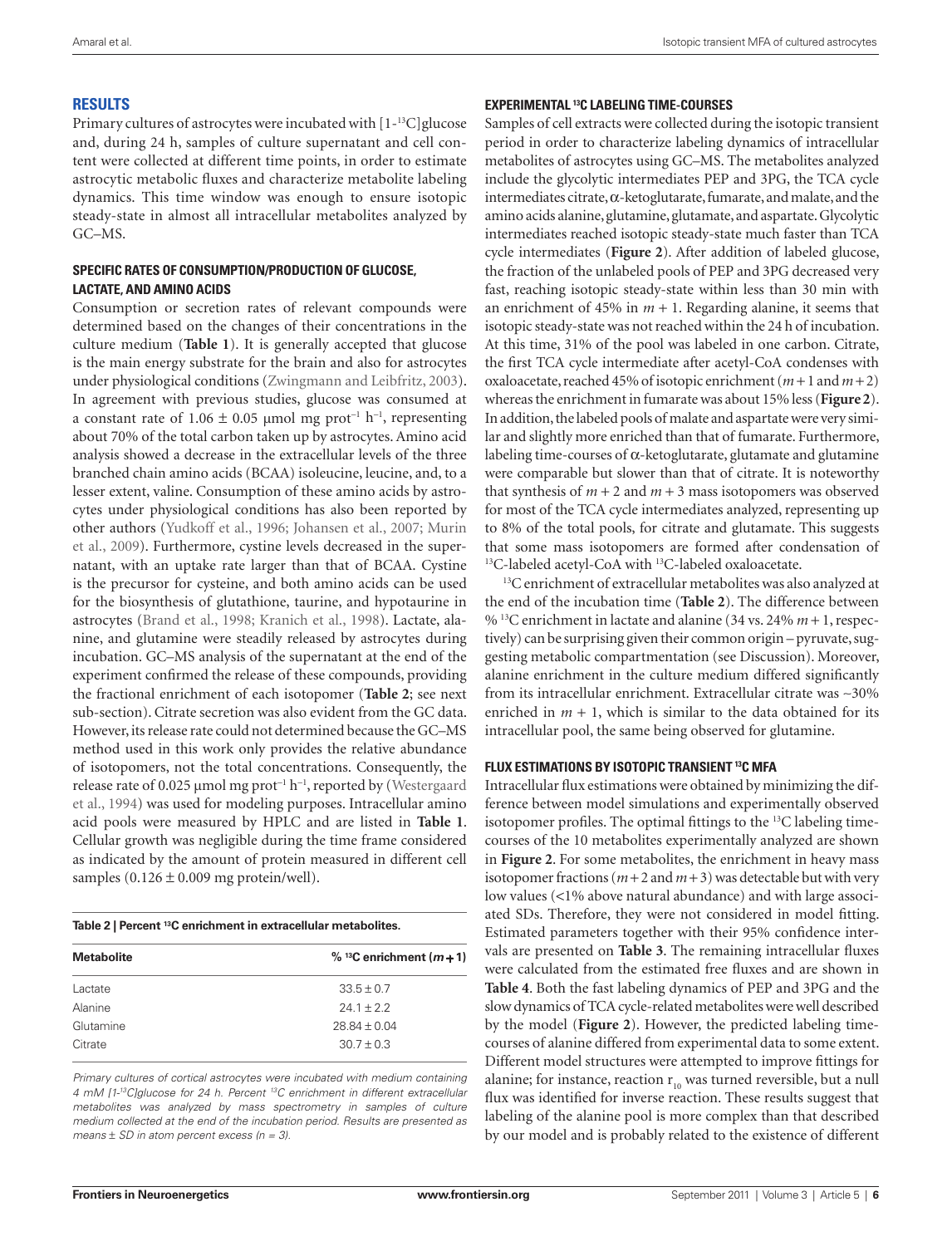

pyruvate pools (discussed below). The average error between measured and predicted mass isotopomer profiles of the remaining metabolites was below 3%. The reason for the small deviations between α-ketoglutarate time-courses and model predictions might be worth to investigate further. According to the metabolic network adopted, α-ketoglutarate and glutamate are constantly being inter-converted, implying that the different isotopomers of both metabolites reach the same steady-state values. However, the unlabelled pool of α-ketoglutarate seems to be systematically ∼4% higher than that of glutamate, also at isotopic steady-state. This is probably due to cellular compartmentalization not taken into account by the metabolic network adopted.

Concerning the estimated fluxes, astrocytes showed a high glycolytic flux, converting most of the glucose to lactate. In addition, the model estimated that 11% of the glucose flux was diverted to the PPP  $(r_{12})$ . Some activity through the PPP could

be anticipated based on the 45% enrichment in *m* + 1 of PEP and 3PG at isotopic steady-state, as further sources of label dilution in upper glycolytic metabolites (like glycogen degradation) were not considered in the model. In fact, [1-13C]glucose metabolism through the PPP leads to the loss of <sup>13</sup>C as  $CO_2(r_{14})$ . Subsequently formed metabolites might re-enter glycolysis at the 3-phosphateglyceraldehyde node, consequently diluting the enrichment of downstream metabolites.

Furthermore, 14% 13C enrichment for acetyl-CoA was predicted at isotopic steady-state (data not shown). Even though pyruvate was estimated to be 41% enriched, the synthesis of acetyl-CoA as a consequence of the metabolism of leucine and isoleucine (from incubation medium) dilutes the enrichment in this pool. Moreover, the model estimated the anaplerotic flux through PC as being 0.07 ± 0.02 μmol mg prot<sup>−</sup><sup>1</sup> h<sup>−</sup><sup>1</sup> (**Table 4**) and the flux through PDH as being 0.14 ± 0.07 μmol mg prot<sup>−</sup><sup>1</sup> h<sup>−</sup><sup>1</sup> (**Table 4**), which gives a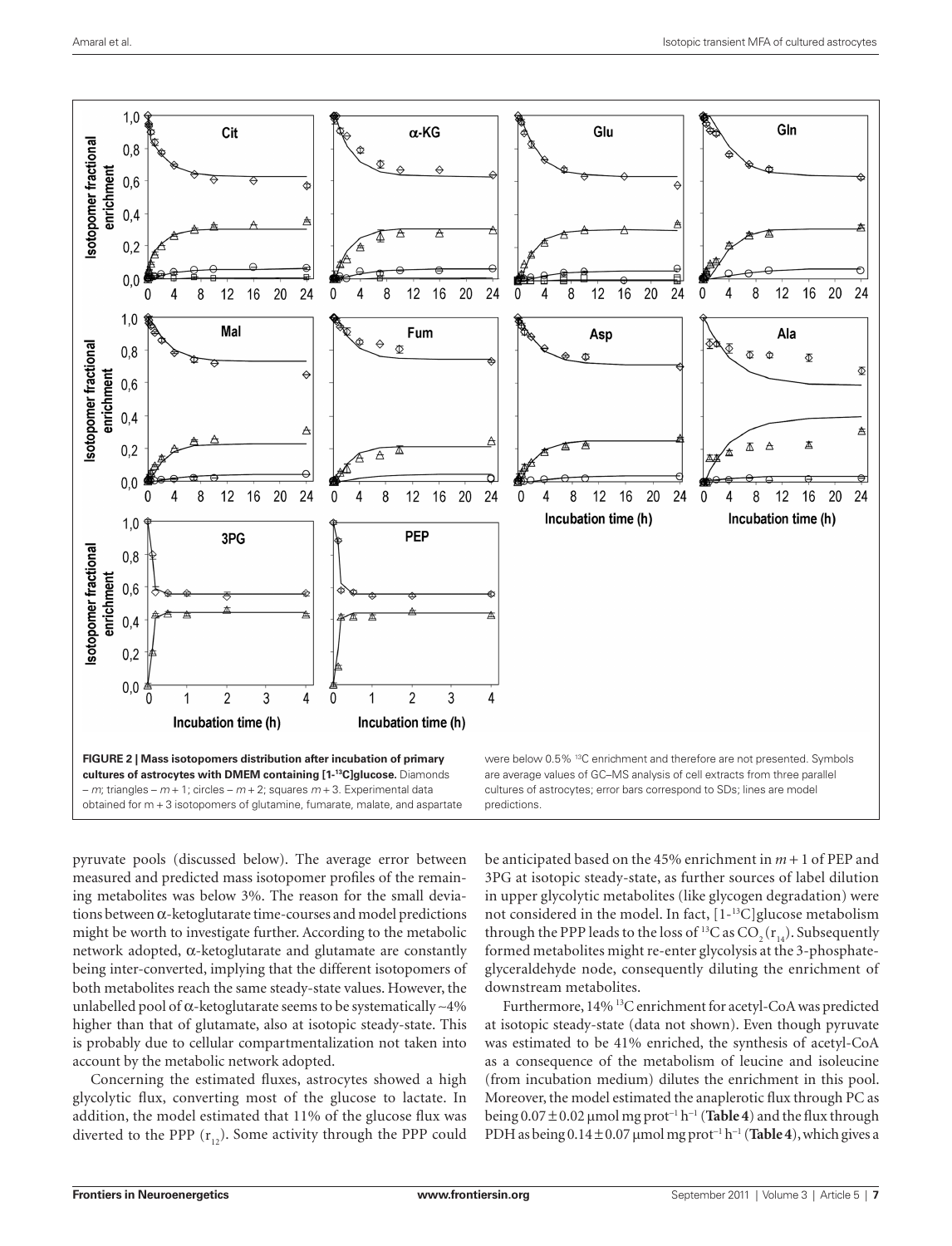|                                                                     | <b>Fluxes</b><br>(µmol mg prot <sup>-1</sup> h <sup>-1</sup> ) | 95% Confidence<br>limit |
|---------------------------------------------------------------------|----------------------------------------------------------------|-------------------------|
| r <sub>2</sub> (G6P $\rightarrow$ F6P)                              | 0.940                                                          | 0.001                   |
| $r_{32}$ (Mal $\rightarrow$ Pyr)                                    | 0.12                                                           | 0.03                    |
| $r_{34}$ (Mal–Asp shuttle)                                          | 0.16                                                           | 0.08                    |
| $r_{\rm 35a}$ ( $\alpha$ -ketoglutarate<br>$\rightarrow$ glutamate) | 0.32                                                           | 0.06                    |
| $r_{\text{36a}}$ (Glu $\rightarrow$ Gln)                            | 0.052                                                          | 0.002                   |
| $r_{38}$ (Cys $\rightarrow$ Taur + Hyptaur)                         | 0.17                                                           | 0.02                    |
|                                                                     | Pool size<br>(µmol mg prot <sup>-1</sup> )                     | 95% Confidence<br>limit |
| Citrate                                                             | 0.05                                                           | 0.02                    |
| $\alpha$ -Ketoglutarate                                             | 0.15                                                           | 0.03                    |
| Malate                                                              | 0.05                                                           | 0.06                    |
| Fumarate                                                            | 0.05                                                           | 0.03                    |
| Glycolysis/PPP<br>intermediates                                     | 0.027                                                          | 0.001                   |

**Table 3 | Parameter values (fluxes and metabolite pools) which allowed the best fit to the mass isotopomer data.**

*The six free fluxes and five metabolite pools were estimated using an optimi*zation routine (see Materials and Methods) that allowed finding the optimal *values that better described the experimental data.*

PC/PDH ratio of 0.5. The model also estimated the flux through the MAS (0.16 μmol mg prot<sup>-1</sup> h<sup>-1</sup>). Regarding the flux for the conversion of malate into pyruvate  $(r_{32} - \text{malic enzyme})$ , it was estimated as being 0.12 ± 0.03 μmol mg prot<sup>−</sup><sup>1</sup> h<sup>−</sup><sup>1</sup> (**Table 3**). Furthermore, the experimentally measured uptake rate of cystine would significantly dilute the labeling dynamics of pyruvate and subsequently formed metabolites, if that would be its only metabolic fate. However, it is known that the major metabolic products of cystine/cysteine in astrocytes are taurine and hypotaurine (Brand et al., 1998), in addition to being a rate-limiting substrate in the biosynthesis of glutathione (Dringen and Hirrlinger, 2003). Thus, these different fates of cysteine were included in the model (reactions 37 and 38). Glutathione synthesis was set to 0.030 µmol mg prot<sup>-1</sup> h<sup>-1</sup>, as reported in the literature for physiological conditions (O'Connor et al., 1995), and the model estimated a net rate of taurine and hypotaurine synthesis ( $r_{38}$  – 0.17 ± 0.02 µmol mg prot<sup>-1</sup> h<sup>-1</sup> – **Table 3**) as well as the fraction which is converted into pyruvate (r20 – 0.16 ± 0.01 μmol mg prot<sup>−</sup><sup>1</sup> h<sup>−</sup><sup>1</sup> – **Table 4**) in order to have a cysteine to pyruvate rate that would fit better with the observed labeling dynamics.

This approach additionally enabled to estimate the fluxes of exchange between α-ketoglutarate and glutamate (**Tables 2 and 3**; **Figure 3**), which were similar to the TCA fluxes. Interestingly, a net flux favoring glutamate release from the TCA cycle was estimated. Regarding glutamine, the predicted isotopomer dynamics was a little slower than that experimentally observed. This might indicate a glutamine pool smaller than the measured value. The estimated flux through the reaction catalyzed by glutamine synthetase  $(r_{363};$ **Table 3**) was slightly higher than the observed glutamine secretion rate, resulting in some flux through the inverse reaction  $(r_{36b};$ **Table 4**).

**Table 4 | Astrocytic metabolic fluxes estimated using the isotopic transient MFA methodology.**

| <b>Reaction</b>                                                                         | Flux (µmol mg prot <sup>-1</sup> h <sup>-1</sup> ) |
|-----------------------------------------------------------------------------------------|----------------------------------------------------|
| r. (Glc $\rightarrow$ G6P) (=rGlc) <sup>1</sup>                                         | $1.06 \pm 0.02$                                    |
| r <sub>3</sub> -r <sub>4</sub> (F6P $\rightarrow$ 2GAP)                                 | $1.02 \pm 0.03$                                    |
| $r_{\scriptscriptstyle \rm E}$ – $r_{\scriptscriptstyle \rm Q}$ (GAP $\rightarrow$ Pyr) | $2.08 \pm 0.03$                                    |
| $r_{10}$ (Pyr $\rightarrow$ Ala) (=rAla) <sup>1</sup>                                   | $0.042 \pm 0.004$                                  |
| $r_{11}$ (Pyr $\rightarrow$ Lac) (=rLac) <sup>1</sup>                                   | $2.11 \pm 0.04$                                    |
| $r_{12} - r_{14}$ (G6P $\rightarrow$ Ru5P)                                              | $0.12 \pm 0.02$                                    |
| $r_{16}$ (Ru5P $\rightarrow$ R5P)                                                       | $0.04 \pm 0.02$                                    |
| $r_{16}$ (Ru5P $\rightarrow$ Xu5P)                                                      | $0.08 \pm 0.01$                                    |
| $r_{17} - r_{19}$ (R5P + 2 Xu5P $\rightarrow$ GAP + 2 F6P)                              | $0.04 \pm 0.01$                                    |
| $r_{\infty}$ (Cys $\rightarrow$ Pyr)                                                    | $0.16 \pm 0.01$                                    |
| $r_{21}$ (Pyr $\rightarrow$ OAA) (pyruvate carboxylase flux)                            | $0.07 \pm 0.02$                                    |
| $r_{22}$ (Pyr $\rightarrow$ AcoA) (pyruvate dehydrogenase flux)                         | $0.14 \pm 0.07$                                    |
| $r_{\infty}$ (ACoA + Oxa $\rightarrow$ Cit)                                             | $0.45 \pm 0.08$                                    |
| $r_{2a}$ - $r_{27}$ (Cit $\rightarrow \alpha$ -KG)                                      | $0.43 \pm 0.08$                                    |
| $r_{28}$ ( $\alpha$ -ketoglutarate $\rightarrow$ SucCoa)                                | $0.35 \pm 0.08$                                    |
| $r_{29} - r_{31}$ (SucCoa $\rightarrow$ Mal)                                            | $0.51 \pm 0.08$                                    |
| $r_{22}$ (Mal $\rightarrow$ OAA)                                                        | $0.39 \pm 0.08$                                    |
| $r_{\rm sph}$ (Glu $\rightarrow \alpha$ -KG)                                            | $0.46 \pm 0.07$                                    |
| $r_{\rm s6h}$ (Gln $\rightarrow$ Glu)                                                   | $0.003 \pm 0.003$                                  |
| $r_{27}$ (Cys $\rightarrow$ GSH) <sup>2</sup>                                           | 0.030                                              |
| $r_{\infty}$ (Ile $\rightarrow$ AcoA + SucCoA) (= $r_{\infty}$ ) <sup>1</sup>           | $-0.10 \pm 0.05$                                   |
| $r_{\infty}$ (Leu $\rightarrow$ AcoA) (=r, $\Box$ ) <sup>1</sup>                        | $-0.11 \pm 0.05$                                   |
| $r_{41}$ (Val $\rightarrow$ Suc) $(=r_{1/2})^1$                                         | $-0.053 \pm 0.005$                                 |
| Citrate release rate <sup>2</sup>                                                       | 0.025                                              |

*The fluxes that are missing (r<sub>2,</sub> r<sub>32,</sub> r<sub>34,</sub> r<sub>35a,</sub> r<sub>36a,</sub> r<sub>38</sub>) correspond to the six free fluxes estimated through an optimization routine (see Materials and Methods) and are presented on Table 3.*

*1 These rates correspond to those experimentally measured – see Table 1. 2 Taken from the literature (Westergaard et al., 1994; O'Connor et al., 1995).*

## **Statistical significance of estimated fluxes and pool sizes**

After estimation of the free fluxes, their statistical validity must be evaluated. Besides the confidence limits (**Table 3**), also the sensitivity coefficients were derived for each parameter. All free fluxes presented small confidence intervals showing low uncertainty. Moreover, sensitivity coefficients higher than 1 were obtained for all fluxes and pool sizes (data not shown). A sensitivity coefficient equal to 1 means that a variation of 10% in the corresponding parameter affects the function  $F$  (Eq. 4) in 10%. Thus, sensitivity coefficients higher than 1 mean that the model is sensitive to the parameter value, and indicate that the free fluxes were identified with good precision. Together with intracellular fluxes, intracellular pool sizes determine the isotopomer profiles of the various metabolites during incubation time; thus, the pool sizes which were not experimentally determined had to be estimated by model fitting to the experimental data (**Table 3**). The average pool for glycolytic and PPP intermediates was estimated as  $0.027 \pm 0.001$  μmol mg prot<sup>-1</sup>. The small confidence interval for this pool shows its statistical validity. The citrate and  $α$ -ketoglutarate pools could also be estimated with reasonable statistical confidence. The same is not true for fumarate and malate pools, presenting wide confidence intervals.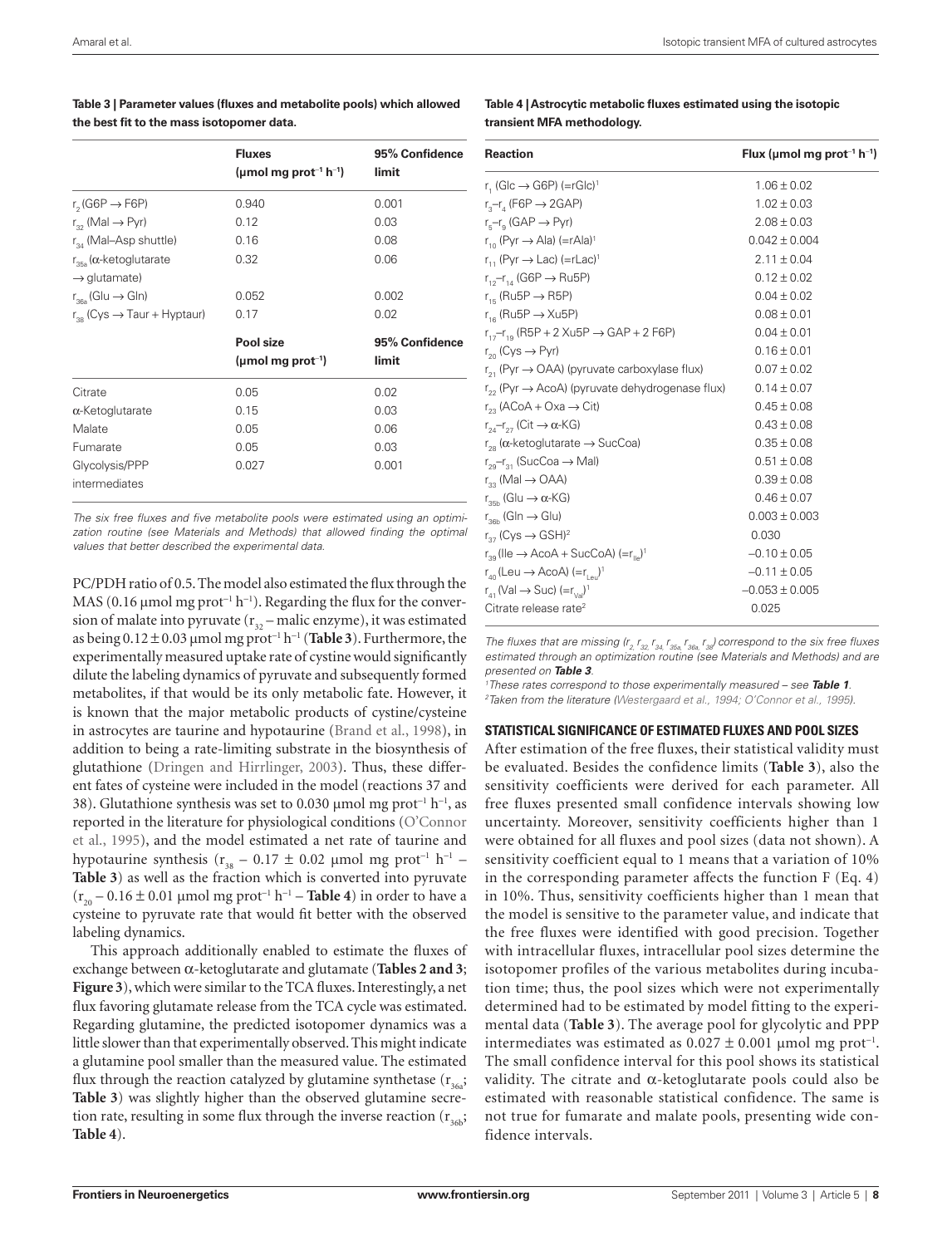

The fitting performance (defined by the objective function) is rather sensitive to the optimized parameters. Inversely, the proposed parameter set is quite robust to variations in the fitting performance, revealing that even if reaching only a sub-optimal solution within the biologically relevant parameter space, the optimal parameter set would be relatively closer to the sub-optimal one. This means that the deviations between model and experimental measurements have a small impact on flux estimations.

## **Discussion**

## **13C isotopic transient MFA vs. other modeling methodologies**

In this work, a state-of-the-art metabolic modeling tool, isotopic transient 13C MFA (Wiechert and Noh, 2005), was applied for the first time to estimate intracellular fluxes of brain cells. This methodology uses all the information contained in the isotopic transient data and, thus, the quality of flux estimations is strongly improved when compared to the classical MFA. The latter provides only the net fluxes (not the separate fluxes) through parallel metabolic pathways and reversible reactions. Isotopic transient <sup>13</sup>C MFA allows the resolution of important branches of the metabolic network. This is the case for the fluxes of parallel pathways (glycolysis vs. PPP and PC vs. PDH), bidirectional reactions (the reversible exchange between α-ketoglutarate and glutamate and between glutamate and glutamine – see **Figure 3**), and cyclic pathways (MAS).

Isotopic transient MFA constitutes an improved, although more complex, alternative to the model pioneered by Malloy, which was initially developed to investigate heart metabolism (Malloy et al., 1988) and later adapted to estimate fluxes based on isotopomer composition of glutamate in neurons or glutamine in astrocytes (Martin et al., 1993; Merle et al., 1996b). Nevertheless, both MFA/13C MFA and the Malloy model have only been applied to estimate fluxes in a single cellular compartment. A network describing metabolic interactions

between astrocytes and neurons would include a much larger number of reactions and, consequently, of unknown fluxes. This would require a larger set of experimental data and, in particular, the separate measurement of specific metabolic rates and pools for astrocytes and neurons, in order for the system to be determined. Still, this could be performed in a co-culture system, in which neurons and astrocytes could be physically separated (for example, using cell culture inserts).

The present methodology thus requires the use of sensitive techniques, such as MS, and considerable experimental work. 13C-NMR spectroscopy can also be used, particularly when the labeled substrates yield more complex labeling patterns. However, its low sensitivity compared to MS becomes a disadvantage when the goal is to have labeling time-courses for as many metabolites as possible. In the present study, mass isotopomer data and metabolite pools were still limited to a relatively small number. Actually, quantification of metabolite pools has been one of the major drawbacks of isotopic transient MFA. GC–MS provided only the relative isotopic enrichment of intracellular pools. To have absolute pool concentrations, difficult-to-obtain labeled standards would be required. Nevertheless, the number of quantifiable mass isotopomers and absolute pool concentrations is expected to increase as MS techniques continue to improve. In addition, the high specificity of 1 H NMR spectroscopy widely used in the metabolomics field (Weljie et al., 2006) could also be a good tool to quantify metabolite pools.

To investigate brain metabolism in the scope of larger (underdetermined) networks, another metabolite balancing approach called flux balance analysis (FBA) has been applied (Cakir et al., 2007; Lewis et al., 2010). FBA relies on linear programming to obtain a solution for the intracellular fluxes in underdetermined systems (Kauffman et al., 2003). However, it requires the definition of a metabolic objective which is maximized or minimized during flux calculations (Kauffman et al., 2003). This metabolic objective might be hard to define, particularly concerning the complex interactions between brain cells. Cakir et al. (2007) reported recently the application of FBA to investigate the metabolic interactions between neurons and astrocytes using diverse metabolic objective functions. Comparing to literature findings the best flux prediction was achieved when the maximization of the glutamate– glutamine-GABA cycle flux was the objective function (Cakir et al., 2007). Also based on linear programming, Lewis et al. (2010) have recently reported a large-scale *in silico* model, including genomic and proteomic data, to recapitulate metabolic interactions between astrocytes and different types of neurons. This model correlates flux changes with altered expression or activity of particular enzymes (Lewis et al., 2010), representing a major breakthrough in this field, although it goes much beyond the scope of isotopic transient MFA.

# **Estimation of fluxes in parallel pathways: PPP/glycolysis and PC/PDH branch points**

The PPP plays a key role in the maintenance of the cellular redox balance by ensuring the recycling of the reducing cofactor NADPH, necessary for the regeneration of glutathione, the major antioxidant molecule in brain cells (Dringen, 2000). In fact, the model takes some synthesis of glutathione from cysteine into account. Also based on the 45% enrichment in PEP and 3PG at isotopic steadystate, the model estimated an 89:11% flux ratio between glycolysis and the PPP. Most of the available estimations of the PPP flux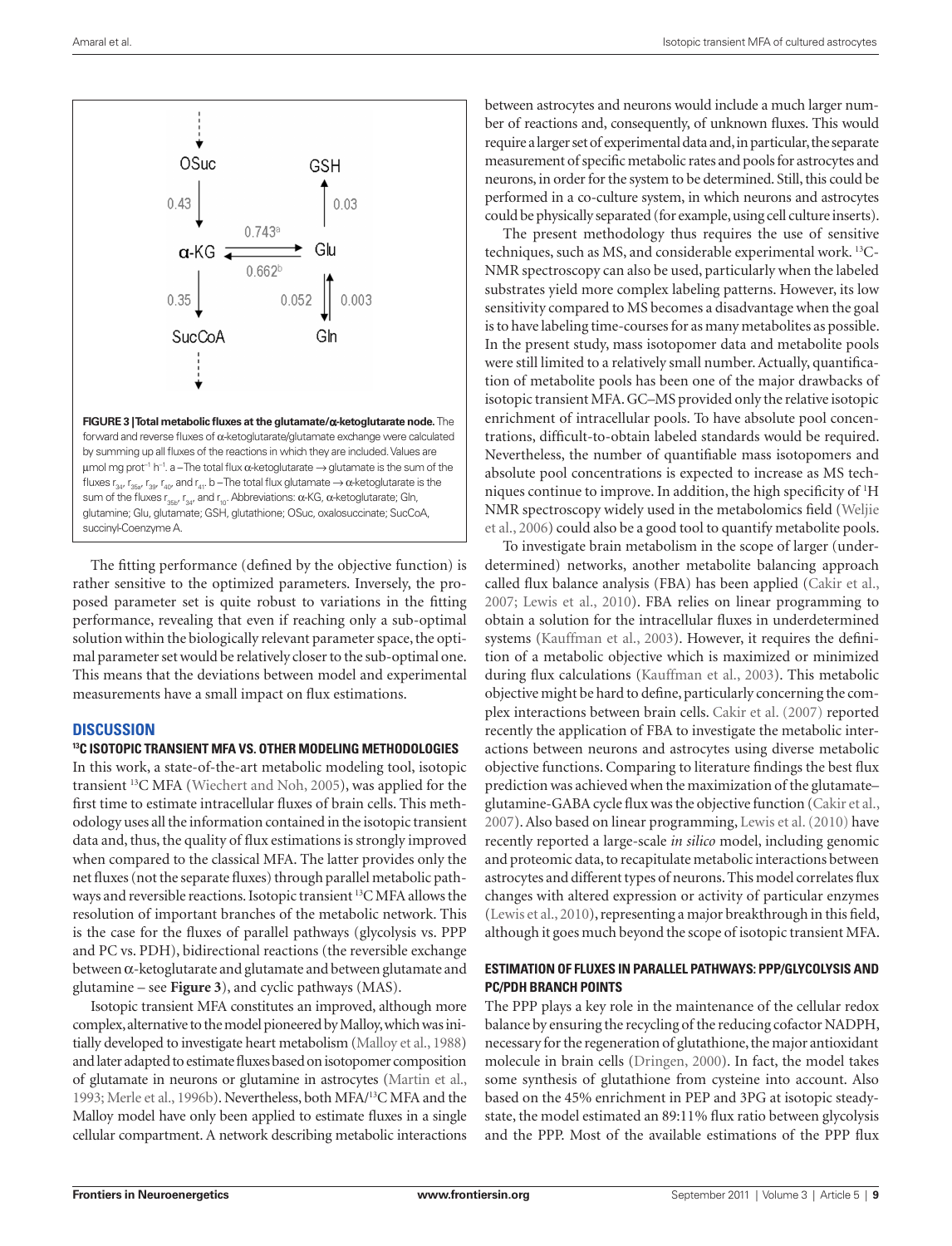were carried out using data from *in vitro* studies. Fitting with the present results, using the classical MFA combined with 13C labeling data collected at isotopic steady-state, we have recently estimated that ∼10% of the total glucose consumed was metabolized through the PPP in astrocytes cultured in stirred bioreactors (Amaral et al., 2010). Previously, Ben-Yoseph et al. (1996) had reported a basal astrocytic PPP flux of ∼7% of the total lactate produced from glucose in cultured astrocytes, determined by a GC–MS method based on the differential labeling of released lactate following metabolism of  $[1,6$ -C<sub>2</sub>,6,6-<sup>2</sup>H<sub>2</sub>]glucose. This value increased to 67% during exposure to oxidative stress (Ben-Yoseph et al., 1996). A PPP flux of 7% has also been reported in healthy human subjects using [1,2-<sup>13</sup>C]glucose and <sup>13</sup>C-NMR spectroscopy (Dusick et al., 2007). The importance of considering the PPP in modeling studies and of providing better tools to estimate its flux is justified by its significant influence on estimations of the glutamate–glutamine cycle *in vivo* (Shen et al., 2009). In addition, experimental data obtained in the context of brain activation studies in rats provided further evidence that the PPP might contribute more than previously estimated to the "glutamine dilution" phenomenon (Cruz et al., 2007; Dienel and Cruz, 2009).

Still, we cannot exclude that minor glycogen degradation could also have influenced the observed enrichment in glycolytic intermediates. In fact, lactate released by astrocytes was shown to partially result from glycogen breakdown, even in the presence of glucose (Sickmann et al., 2005). Nevertheless, the role of glycogen as energy fuel appears to be more significant in the context of brain activation (Dienel et al., 2007). Glycogenolysis was not included in the model due to the lack of experimental data enabling us to distinguish between the contribution from the glycogen shunt and the PPP to PEP and 3PG 13C time-courses. More isotopomer timecourses would be required, for example, those from glucose or glucose-6-phosphate and intermediates of the PPP. It was decided to include the PPP instead of the glycogen shunt since it is more likely that this pathway accounts for the label dilution observed in glycolysis. The PPP is required for maintaining the basal cellular redox balance (Dringen, 2000), even when significant oxidative stress is not present.

Pyruvate carboxylation is an important anaplerotic reaction in the brain and is thought to occur predominantly in astrocytes due to the specific glial localization of the PC enzyme (Shank et al., 1985). The PC/PDH ratio is usually estimated based on the different metabolite isotopomers, such as glutamate or glutamine, originating from [13C]glucose metabolism through each of these pathways. In this work, the PC/PDH ratio (0.5) was calculated directly from the estimated PC and PDH fluxes, based on total carbon fluxes and not only on the 13C fluxes coming from glucose. This PC/ PDH ratio fits well with those determined *in vitro* (Hassel et al., 1995; Waagepetersen et al., 2001) and also *in vivo* (Gruetter et al., 2001; Merle et al., 2002; Oz et al., 2004) for the glial compartment. Interestingly, Merle et al. (1996b) estimated a PC/PDH ratio of 0.54 in cultured cerebellar astrocytes and a similar value was obtained by us (Teixeira et al., 2008) in cultured cortical astrocytes. Taking into account the measured rates of release of different metabolites, the present results confirm that PC significantly contributes to the release of citrate and glutamine from astrocytes (Waagepetersen et al., 2001). Moreover, the PC flux is known to be implicated in

glutamine synthesis also in the resting human brain (Gruetter et al., 1998) and its contribution was estimated to be 35% by metabolic modeling (Gruetter et al., 2001). Also, Duarte et al. (2011) very recently estimated a 25% contribution of PC to the glial TCA cycle rate in the rat brain and a PC/PDH ratio of 30% for the glial compartment. Even though the absence of neurons might reduce the need of glutamine synthesis by a monotypic culture of astrocytes, our results suggest that PC also significantly contributes to glutamine synthesis in this context.

# **TCA cycle Fluxes and BCAAs catabolism**

The TCA cycle fluxes estimated in this work are in the range of values previously estimated by us using the classic MFA methodology (Teixeira et al., 2008; Amaral et al., 2010). The estimated reduction in 13C enrichment from 41% in pyruvate to 14% in acetyl-CoA corroborates a study by Merle et al. (1996b) in cerebellar astrocytes. These authors justified the label dilution of acetyl-CoA with the consumption of extracellular amino acids and fatty acid degradation (Merle et al., 1996b). Our model considers also the metabolism of BCAA as an additional source of acetyl-CoA and elevated uptake rates (when comparing to the flux obtained for PDH) were measured for these amino acids. Actually, 14% enrichment in glutamate isotopomers produced after one turn of the TCA cycle was observed after incubation of astrocytes with [U-13C]isoleucine (56% enriched in the medium; Johansen et al., 2007) confirming that BCAAs are oxidized to a large extent.

The role of BCAAs as energy fuels is also relevant *in vivo*. It has been shown that these substrates are oxidized by astrocytes in the rat brain to a significant extent (Dienel and Cruz, 2009). Additional findings indicate that BCAAs also contribute to the "glutamine dilution" phenomenon observed in 13C isotopomer studies (Cruz et al., 2007; Dienel and Cruz, 2009). However, BCAAs taken up by astrocytes can also be metabolized into ketone bodies, which are subsequently released and can eventually be taken up by neurons (Bixel and Hamprecht, 1995). Thus, we cannot exclude a slightly overestimation of the TCA cycle fluxes as well as the fluxes through the reactions bridging glycolysis and TCA cycle. Experimental labeling time-courses of intracellular lactate and/or pyruvate (which were not possible to obtain in the present study) would enable more accurate estimations at this metabolic node.

Glycolytic metabolites reached isotopic steady-state much faster than TCA cycle-related metabolites, which can be due to the large pools of glutamate and aspartate (**Table 1**). These are linked to the TCA cycle through reversible aminotransferase reactions, delaying the labeling time-courses of TCA cycle metabolites. This is clearly observed in the labeling time-course of the citrate pool, which is faster during the first 30 min of incubation. Then, it becomes slower as it is more dependent on the labeling dynamics of the downstream metabolites and subsequent turns of the TCA cycle. The model could describe this phenomenon quite well. The lower enrichment observed for fumarate, when compared to citrate, can be explained by the funneling of BCAAs from the incubation medium into the TCA cycle at the succinyl-CoA node, which dilutes the labeled fraction of the downstream compounds. On the other hand, the higher enrichment in aspartate and malate compared to that of fumarate is explained by the flux through PC. PC converts pyruvate into oxaloacetate that, subsequently, might exchange 13C label with malate to a significant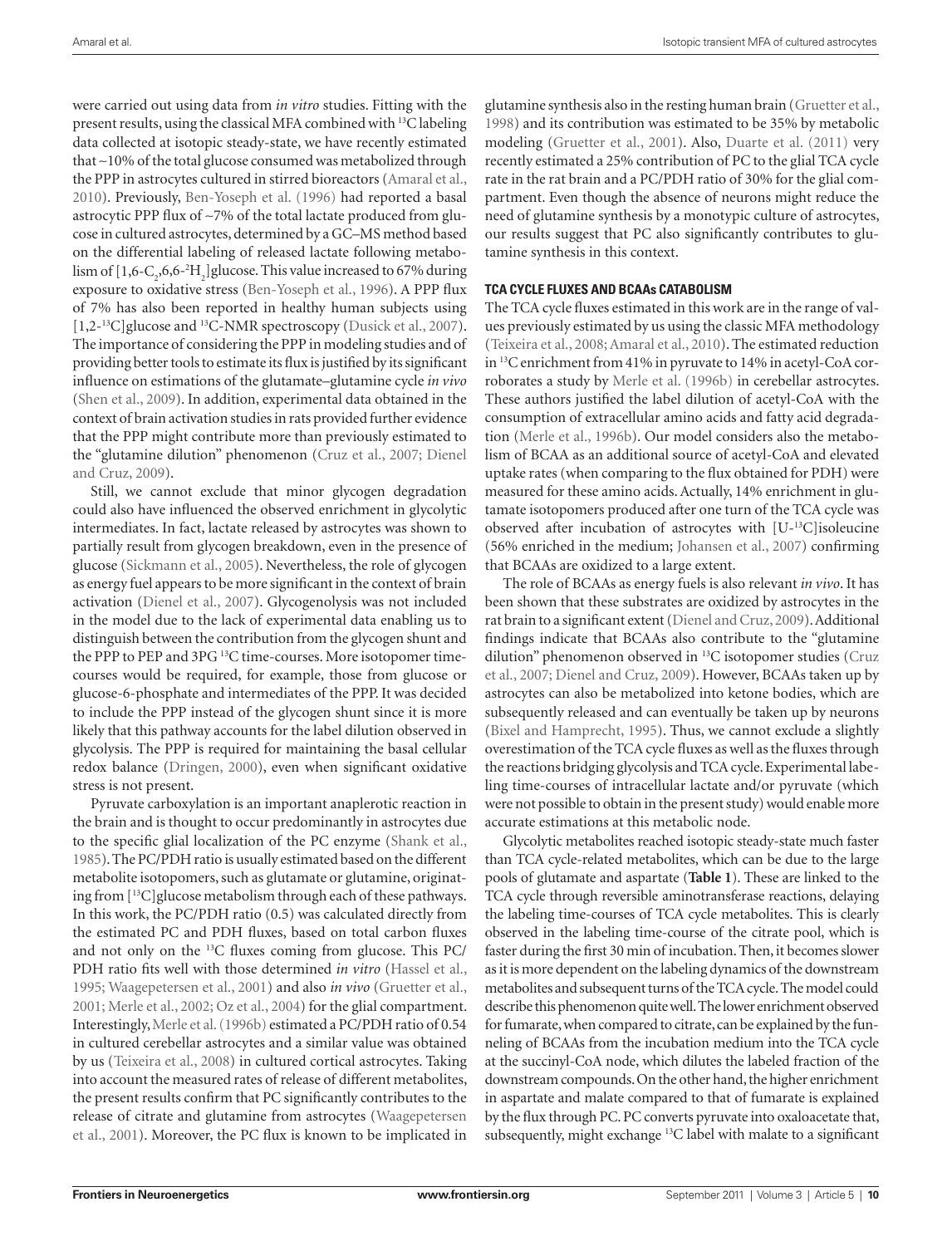extent through "back-cycling" in the TCA cycle (Sonnewald et al., 1993; Merle et al., 1996b). Actually, we have evidence that extensive malate to fumarate back-flux occurs in cultured astrocytes (unpublished data). In addition, the MAS activity further explains the isotopomer distribution similarity between malate and aspartate pools.

# **Malate–Aspartate Shuttle and Glutamate/**α**-Ketoglutarate exchange**

The link between oxidative glucose metabolism and glutamate labeling is established by an active exchange rate between α-ketoglutarate and glutamate pools (a flux normally represented by Vx), which is, together with the oxaloacetate/aspartate exchange, mediated by the MAS (Gruetter et al., 2003). NADH is produced in glycolysis at the same rate of pyruvate synthesis. In order to maintain the cytosolic redox balance required for the continuous operation of glycolysis it needs to be recycled back to NAD<sup>+</sup> (McKenna et al., 2006). Thus, reducing equivalents from NADH are transported into the mitochondrion by the MAS and are oxidized at the same rate that pyruvate enters the TCA cycle (Gruetter et al., 2003). This justifies the role of the MAS in mediating the exchange of label across the mitochondrial membrane (Gruetter et al., 2003). In fact, our results agree with this direct relationship between the pyruvate oxidation rate, i.e., the rate of pyruvate entry in the TCA cycle – PDH + PC  $(0.21 \pm 0.08$  μmol mg prot<sup>-1</sup> h<sup>-1</sup>) and the MAS (0.16 ± 0.08 μmol mg prot<sup>−</sup><sup>1</sup> h<sup>−</sup><sup>1</sup> ) flux.

Still, a large debate exists concerning the relative magnitude of the  $V_{x}$  and PDH fluxes in the brain. Whereas some authors provided evidence that  $\rm V_{x}$  and PDH fluxes are in the same range (Gruetter et al., 2001; Choi et al., 2002; Henry et al., 2002), others have proposed that  $\rm V_{x}$  rate should be much higher than PDH (Mason et al., 1992, 1995). A scheme describing all reactions linked to glutamate and α-ketoglutarate pools and their corresponding estimated fluxes can be seen in **Figure 3**. Our approach allowed distinguishing between these reversible fluxes, taking into account all carbon sources involved in α-ketoglutarate and glutamate metabolism. The present work importantly provides new evidence that  $V_{\rm x}$  is in the range of the TCA cycle fluxes and not several fold higher. It should be highlighted that most of the cited investigations refer to whole brain fluxes whereas this study is focused only on astrocytic metabolic fluxes, although obtained from primary cultures. Nevertheless, Duarte et al. (2011) have recently reported new supporting evidence for this concept, using an improved model allowing to estimate  ${\rm V}_{\rm x}$  in both the neuronal and glial compartment in the rat brain *in vivo*. Taken together, these findings support the importance of the present results as reflecting what could be happening in the astrocytic compartment *in vivo*.

## **Pyruvate compartmentation and malic enzyme**

Different labeling time-courses between extracellular lactate and alanine can be interpreted based on the existence of distinct astrocytic pyruvate pools. Labeling of alanine from glucose was previously observed to be lower than that of lactate in astrocyte cultures (Brand et al., 1992, 1993), which corroborates our results. These observations can additionally explain the poor fitting of the model to alanine experimental 13C time-courses, since the model does not take into account distinct metabolite pools.

The decarboxylation reaction by malic enzyme was also included in the model and its flux represented about 5% of the fluxes leading to pyruvate synthesis. Pyruvate formed via malic enzyme must re-enter the TCA cycle to be completely oxidized. This pathway is called pyruvate recycling and has been described both *in vitro* (Sonnewald et al., 1996; Bakken et al., 1997; Waagepetersen et al., 2002) and *in vivo* (Cerdan et al., 1990; Haberg et al., 1998). As discussed by Waagepetersen et al. (2002), this pathway is likely to be more active when cells need to dispose of glutamate and glutamine by oxidative degradation. The preferential release α-ketoglutarate via glutamate from the TCA cycle and subsequent production of glutamine observed in this work thus explains the low contribution of this flux to the total pyruvate production.

Also related to pyruvate synthesis is the degradation of cysteine. There are not many published values for these rates. Beetsch and Olson (1998) reported a rate of [35S]taurine synthesis from [35S]cysteine in cultured rat astrocytes of 1.27 nmol mg prot<sup>-1</sup> h<sup>-1</sup>, which is much lower than that estimated in this work (0.17 µmol mg prot<sup>-1</sup> h<sup>-1</sup>). However, in the same study, the measured activity of the rate-limiting enzyme involved in cysteine degradation into taurine, cysteine dioxygenase, was 144 nmol mg prot<sup>-1</sup> h<sup>-1</sup>, which fits well with the taurine/ hypotaurine synthesis rate estimated by our model. These results are also supported by findings from Brand et al. (1998) showing that cultured astrocytes mainly use cysteine for the synthesis of taurine and hypotaurine as observed by 13C-NMR spectroscopy after incubation with [3-13C]cysteine (Brand et al., 1998). Still, Beetsch and Olson (1998) observed that taurine synthesis from extracellular cysteine is also supported by a robust rate of cysteine accumulation, and thus we cannot exclude that this factor might have contributed to the overestimation of the rate, as some of the cysteine taken up could have been accumulated to later yield taurine/hypotaurine. Nevertheless, this would not have an impact on the remaining estimated fluxes.

## **Final remarks**

This work clearly shows the potential of 13C isotopic transient MFA to provide a reliable metabolic profile of cultured astrocytes in a variety of conditions. Important metabolic fluxes of astrocytes normally not easily accessible were estimated, namely the PPP, PC, PDH, TCA cycle, MAS, and also the  $\alpha$ -ketoglutarate/glutamate exchange fluxes. In addition to corroborating *in vivo* and *in vitro* findings reported in the literature, this work also sheds new light on the important contribution of non-glucose carbon sources to the global carbon fluxes of astrocytic energy metabolism, even under resting conditions. In summary, 13C isotopic transient MFA allows for the integration of the high amount of metabolomics data being generated and for an increased resolution of estimated fluxes. Due to its flexibility, the structure of the model is easy to adapt to a neuronal metabolic network or even to a co-culture system in which the different cellular compartments can be separated. Depending on the choice of the 13C-labeled substrate(s), this tool will allow the *in vitro* investigation of relevant aspects of cerebral bioenergetics, including specific metabolic disease hallmarks, which can provide important clues to help understanding *in vivo* data.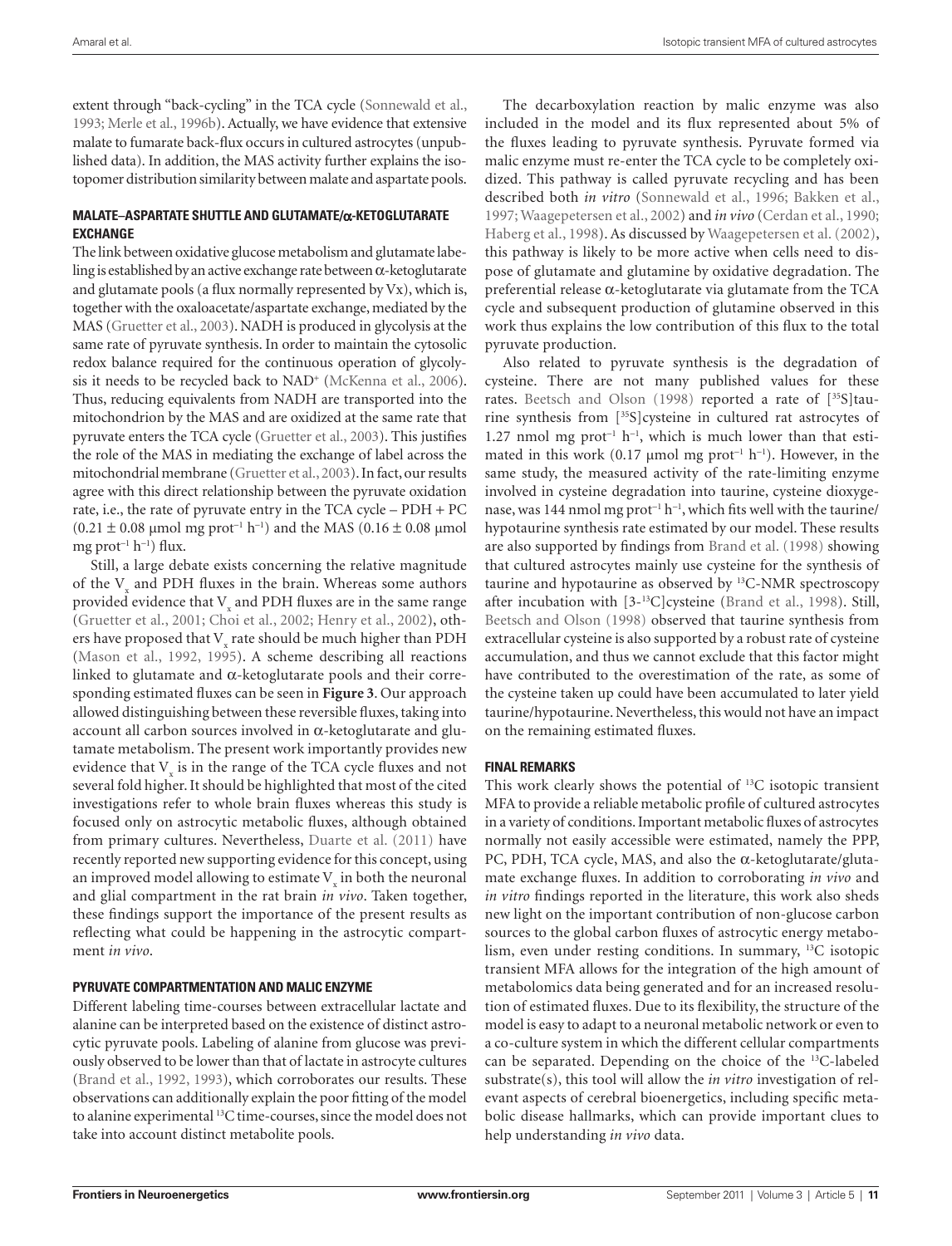# **Acknowledgments**

This work was supported by the *Fundação para a Ciência e Tecnologia* (FCT), Portugal (project ref. PTDC/BIO/69407/2006). Ana Amaral acknowledges the FCT PhD grant (ref SFRH/ BD/29666/2006) and Ana Teixeira acknowledges the MIT Portugal

# **References**

- Amaral, A. I., Teixeira, A. P., Martens, S., Bernal, V., Sousa, M. F., and Alves, P. M. (2010). Metabolic alterations induced by ischemia in primary cultures of astrocytes: merging (13)C NMR spectroscopy and metabolic flux analysis. *J. Neurochem.* 113, 735–748.
- Amaral, A. I., Teixeira, A. P., Sonnewald, U., and Alves, P. M. (2011). Estimation of intracellular fluxes in cerebellar neurons after hypoglycemia: importance of the pyruvate recycling pathway and glutamine oxidation. *J. Neurosci. Res.*  89, 700–710.
- Bakken, I. J., White, L. R., Aasly, J., Unsgard, G., and Sonnewald, U. (1997). Lactate formation from [U-13C]aspartate in cultured astrocytes: compartmentation of pyruvate metabolism. *Neurosci. Lett.* 237, 117–120.
- Beetsch, J. W., and Olson, J. E. (1998). Taurine synthesis and cysteine metabolism in cultured rat astrocytes: effects of hyperosmotic exposure. *Am. J. Physiol.* 274, C866–C874.
- Ben-Yoseph, O., Boxer, P. A., and Ross, B. D. (1996). Assessment of the role of the glutathione and pentose phosphate pathways in the protection of primary cerebrocortical cultures from oxidative stress. *J. Neurochem.*  66, 2329–2337.
- Biemann, K. (1962). *Mass spectrometry. Organic Chemistry Applications*, New York, NY: McGraw-Hill, 223–227.
- Bixel, M. G., and Hamprecht, B. (1995). Generation of ketone bodies from leucine by cultured astroglial cells. *J. Neurochem.* 65, 2450–2461.
- Brand, A., Engelmann, J., and Leibfritz, D. (1992). A 13C NMR study on fluxes into the TCA cycle of neuronal and glial tumor cell lines and primary cells. *Biochimie* 74, 941–948.
- Brand, A., Leibfritz, D., Hamprecht, B., and Dringen, R. (1998). Metabolism of cysteine in astroglial cells: synthesis of hypotaurine and taurine. *J. Neurochem.* 71, 827–832.
- Brand, A., Richter-Landsberg, C., and Leibfritz, D. (1993). Multinuclear NMR studies on the energy metabolism of glial and neuronal cells. *Dev. Neurosci.* 15, 289–298.
- Cakir, T., Alsan, S., Saybasili, H., Akin, A., and Ulgen, K. O. (2007). Reconstruction and flux analysis of coupling between metabolic pathways of astrocytes and neurons: application

to cerebral hypoxia. *Theor. Biol. Med. Model* 4, 48.

- Cerdan, S., Kunnecke, B., and Seelig, J. (1990). Cerebral metabolism of [1,2- 13C2]acetate as detected by in vivo and in vitro 13C NMR. *J. Biol. Chem.*  265, 12916–12926.
- Choi, I. Y., Lei, H., and Gruetter, R. (2002). Effect of deep pentobarbital anesthesia on neurotransmitter metabolism in vivo: on the correlation of total glucose consumption with glutamatergic action. *J. Cereb. Blood Flow Metab.* 22, 1343–1351.
- Cruz, N. F., Ball, K. K., and Dienel, G. A. (2007). Functional imaging of focal brain activation in conscious rats: impact of [(14)C]glucose metabolite spreading and release. *J. Neurosci. Res.*  85, 3254–3266.
- Dienel, G. A., Ball, K. K., and Cruz, N. F. (2007). A glycogen phosphorylase inhibitor selectively enhances local rates of glucose utilization in brain during sensory stimulation of conscious rats: implications for glycogen turnover. *J. Neurochem.* 102, 466–478.
- Dienel, G. A., and Cruz, N. F. (2009). Exchange-mediated dilution of brain lactate specific activity: implications for the origin of glutamate dilution and the contributions of glutamine dilution and other pathways. *J. Neurochem.* 109(Suppl. 1), 30–37.
- Dringen, R. (2000). Metabolism and functions of glutathione in brain. *Prog. Neurobiol.* 62, 649–671.
- Dringen, R., and Hirrlinger, J. (2003). Glutathione pathways in the brain. *Biol. Chem.* 384, 505–516.
- Duarte, J. M. N., Lanz, B., and Gruetter, R. (2011). Compartmentalized cerebral metabolism of [1,6-13C] glucose determined by in vivo 13C NMR spectroscopy at 14.1 T. *Front. Neuroenergetics* 3:3. doi: 10.3389/ fnene.2011.00003
- Dusick, J. R., Glenn, T. C., Lee, W. N., Vespa, P. M., Kelly, D. F., Lee, S. M., Hovda, D. A., and Martin, N. A. (2007). Increased pentose phosphate pathway flux after clinical traumatic brain injury: a [1,2-13C2]glucose labeling study in humans. *J. Cereb. Blood Flow Metab.* 27, 1593–1602.
- Garcia-Espinosa, M. A., Rodrigues, T. B., Sierra, A., Benito, M., Fonseca, C., Gray, H. L., Bartnik, B. L., Garcia-Martin, M. L., Ballesteros, P., and Cerdan, S. (2004). Cerebral glucose

Program. Prof. Rui Oliveira (FCT-UNL, Portugal) is acknowledged for fruitful discussions regarding metabolic modeling issues and the critical reading of the manuscript. The technical assistance by Lars Evje (NTNU, Norway) on GC–MS analyses is gratefully acknowledged.

metabolism and the glutamine cycle as detected by in vivo and in vitro 13C NMR spectroscopy. *Neurochem. Int.*  45, 297–303.

- Gruetter, R., Adriany, G., Choi, I. Y., Henry, P. G., Lei, H., and Oz, G. (2003). Localized in vivo 13C NMR spectroscopy of the brain. *NMR. Biomed.* 16, 313–338.
- Gruetter, R., Seaquist, E. R., Kim, S., and Ugurbil, K. (1998). Localized in vivo 13C-NMR of glutamate metabolism in the human brain: initial results at 4 tesla. *Dev. Neurosci.* 20, 380–388.
- Gruetter, R., Seaquist, E. R., and Ugurbil, K. (2001). A mathematical model of compartmentalized neurotransmitter metabolism in the human brain. *Am. J. Physiol. Endocrinol. Metab.* 281, E100–E112.
- Haberg, A., Qu, H., Bakken, I. J., Sande, L. M., White, L. R., Haraldseth, O., Unsgard, G., Aasly, J. and Sonnewald, U. (1998). In vitro and ex vivo 13C-NMR spectroscopy studies of pyruvate recycling in brain. *Dev. Neurosci.* 20, 389–398.
- Hassel, B., Sonnewald, U., and Fonnum, F. (1995). Glial-neuronal interactions as studied by cerebral metabolism of [2-13C]acetate and [1-13C]glucose: an ex vivo 13C NMR spectroscopic study. *J. Neurochem.* 64, 2773–2782.
- Henry, P. G., Adriany, G., Deelchand, D., Gruetter, R., Marjanska, M., Oz, G., Seaquist, E. R., Shestov, A. and Ugurbil, K. (2006). In vivo 13C NMR spectroscopy and metabolic modeling in the brain: a practical perspective. *Magn. Reson. Imaging* 24, 527–539.
- Henry, P. G., Lebon, V., Vaufrey, F., Brouillet, E., Hantraye, P., and Bloch, G. (2002). Decreased TCA cycle rate in the rat brain after acute 3-NP treatment measured by in vivo 1H-[13C] NMR spectroscopy. *J. Neurochem.* 82, 857–866.
- Hofmann, U., Maier, K., Niebel, A., Vacun, G., Reuss, M., and Mauch, K. (2008). Identification of metabolic fluxes in hepatic cells from transient 13C-labeling experiments: part I. Experimental observations. *Biotechnol. Bioeng.* 100, 344–354.
- Hyder, F., Patel, A. B., Gjedde, A., Rothman, D. L., Behar, K. L., and Shulman, R. G. (2006). Neuronal-glial glucose oxidation and glutamatergic-GABAergic function. *J. Cereb. Blood Flow Metab.*  26, 865–877.
- Johansen, M. L., Bak, L. K., Schousboe, A., Iversen, P., Sorensen, M., Keiding,

S., Vilstrup, H., Gjedde, A., Ott, P., and Waagepetersen, H. S. (2007). The metabolic role of isoleucine in detoxification of ammonia in cultured mouse neurons and astrocytes. *Neurochem. Int.* 50, 1042–1051.

- Jolivet, R., Magistretti, P. J., and Weber, B. (2009). Deciphering neuronglia compartmentalization in cortical energy metabolism. *Front. Neuroenergetics* 1:4. doi: 10.3389/ neuro.14.004.2009
- Kauffman, K. J., Prakash, P., and Edwards, J. S. (2003). Advances in flux balance analysis. *Curr. Opin. Biotechnol.* 14, 491–496.
- Kranich, O., Dringen, R., Sandberg, M., and Hamprecht, B. (1998). Utilization of cysteine and cysteine precursors for the synthesis of glutathione in astroglial cultures: preference for cystine. *Glia* 22, 11–18.
- Lebon, V., Petersen, K. F., Cline, G. W., Shen, J., Mason, G. F., Dufour, S., Behar, K. L., Shulman, G. I., and Rothman, D. L. (2002). Astroglial contribution to brain energy metabolism in humans revealed by 13C nuclear magnetic resonance spectroscopy: elucidation of the dominant pathway for neurotransmitter glutamate repletion and measurement of astrocytic oxidative metabolism. *J. Neurosci.* 22, 1523–1531.
- Lee, K., Berthiaume, F., Stephanopoulos, G. N., and Yarmush, M. L. (1999). Metabolic flux analysis: a powerful tool for monitoring tissue function. *Tissue Eng.* 5, 347–368.
- Lewis, N. E., Schramm, G., Bordbar, A., Schellenberger, J., Andersen, M. P., Cheng, J. K., Patel, N., Yee, A., Lewis, R. A., Eils, R., Konig, R., and Palsson, B. O. (2010). Large-scale in silico modeling of metabolic interactions between cell types in the human brain. *Nat. Biotechnol.* 28, 1279–1285.
- Malloy, C. R., Sherry, A. D., and Jeffrey, F. M. (1988). Evaluation of carbon flux and substrate selection through alternate pathways involving the citric acid cycle of the heart by 13C NMR spectroscopy. *J. Biol. Chem.* 263, 6964–6971.
- Martin, M., Portais, J. C., Labouesse, J., Canioni, P., and Merle, M. (1993). [1-13C]glucose metabolism in rat cerebellar granule cells and astrocytes in primary culture. Evaluation of flux parameters by 13C- and 1H-NMR spectroscopy. *Eur. J. Biochem.* 217, 617–625.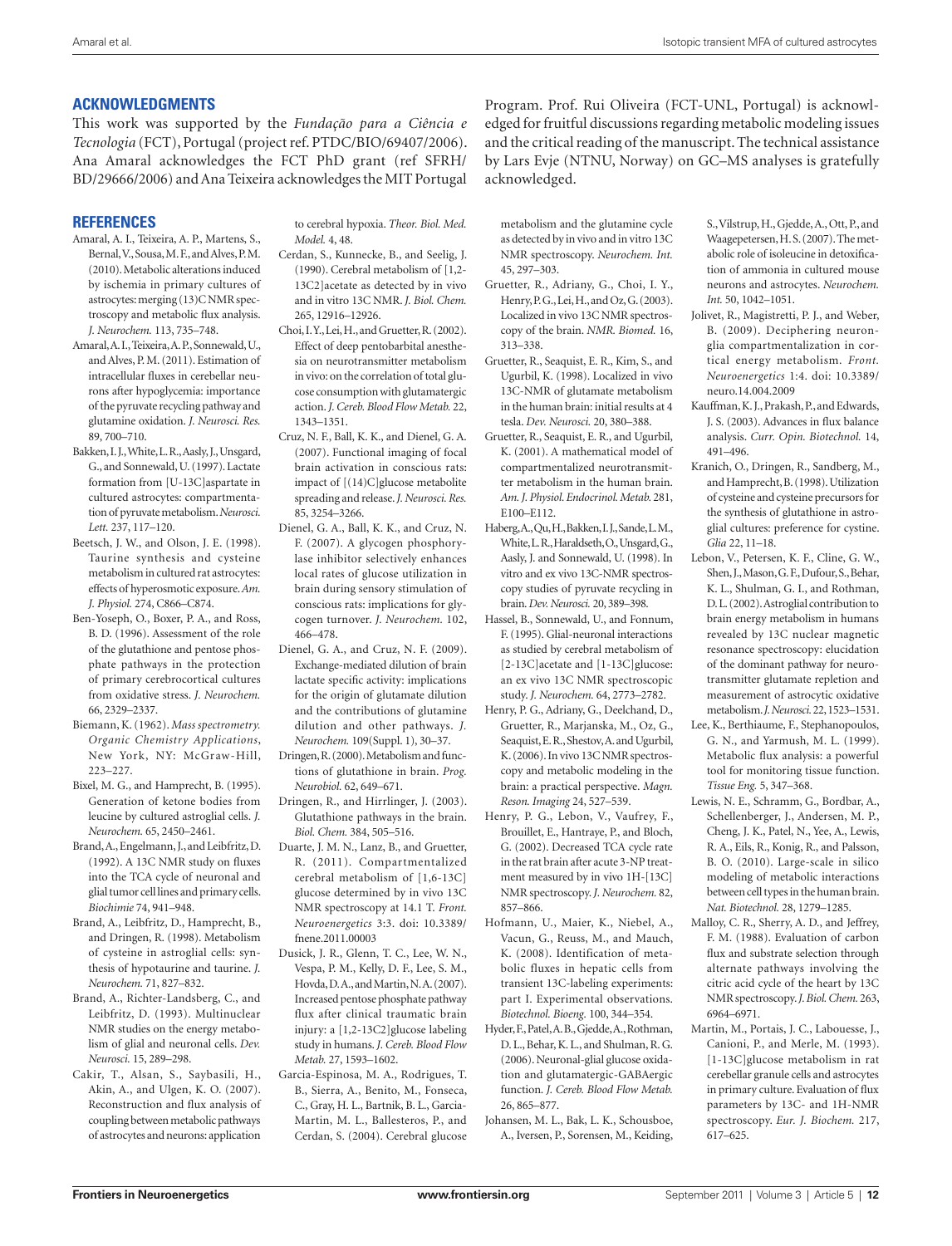- Mason, G. F., Gruetter, R., Rothman, D. L., Behar, K. L., Shulman, R. G., and Novotny, E. J. (1995). Simultaneous determination of the rates of the TCA cycle, glucose utilization, alphaketoglutarate/glutamate exchange, and glutamine synthesis in human brain by NMR. *J. Cereb. Blood Flow Metab.* 15, 12–25.
- Mason, G. F., Rothman, D. L., Behar, K. L., and Shulman, R. G. (1992). NMR determination of the TCA cycle rate and alpha-ketoglutarate/glutamate exchange rate in rat brain. *J. Cereb. Blood Flow Metab.* 12, 434–447.
- Mawhinney, T., Robinett, R., Atalay, A., and Madson, M. (1986). Analysis of amino acids as their tert-butyldimethylsilyl derivatives by gas-liquid chromatography and mass spectrometry. *J. Chromatogr.* 358, 231–242.
- McKenna, M. C., Waagepetersen, H. S., Schousboe, A., and Sonnewald, U. (2006). Neuronal and astrocytic shuttle mechanisms for cytosolicmitochondrial transfer of reducing equivalents: current evidence and pharmacological tools. *Biochem. Pharmacol.* 71, 399–407.
- Merle, M., Bouzier-Sore, A. K., and Canioni, P. (2002). Time-dependence of the contribution of pyruvate carboxylase versus pyruvate dehydrogenase to rat brain glutamine labelling from [1-(13) C]glucose metabolism. *J. Neurochem.* 82, 47–57.
- Merle, M., Martin, M., Villegier, A., and Canioni, P. (1996a). [1-13C]glucose metabolism in brain cells: isotopomer analysis of glutamine from cerebellar astrocytes and glutamate from granule cells. *Dev. Neurosci.* 18, 460–468.
- Merle, M., Martin, M., Villegier, A., and Canioni, P. (1996b). Mathematical modelling of the citric acid cycle for the analysis of glutamine isotopomers from cerebellar astrocytes incubated with [1(-13)C]glucose. *Eur. J. Biochem.* 239, 742–751.
- Metallo, C. M., Walther, J. L., and Stephanopoulos, G. (2009). Evaluation of 13C isotopic tracers for metabolic flux analysis in mammalian cells. *J. Biotechnol.* 144, 167–174.
- Murin, R., Mohammadi, G., Leibfritz, D., and Hamprecht, B. (2009). Glial metabolism of valine. *Neurochem. Res.*  34, 1195–1203.
- Noh, K., Gronke, K., Luo, B., Takors, R., Oldiges, M., and Wiechert, W. (2007). Metabolic flux analysis at ultra short time scale: isotopically

non-stationary 13C labeling experiments. *J. Biotechnol.* 129, 249–267.

- Noh, K., Wahl, A., and Wiechert, W. (2006). Computational tools for isotopically instationary 13C labeling experiments under metabolic steady state conditions. *Metab. Eng.*  8, 554–577.
- Noh, K., and Wiechert, W. (2006). Experimental design principles for isotopically instationary 13C labeling experiments. *Biotechnol. Bioeng.* 94, 234–251.
- O'Connor, E., Devesa, A., Garcia, C., Puertes, I. R., Pellin, A., and Vina, J. R. (1995). Biosynthesis and maintenance of GSH in primary astrocyte cultures: role of L-cystine and ascorbate. *Brain Res.* 680, 157–163.
- Oz, G., Berkich, D. A., Henry, P. G., Xu, Y., LaNoue, K., Hutson, S. M., and Gruetter, R. (2004). Neuroglial metabolism in the awake rat brain: CO2 fixation increases with brain activity. *J. Neurosci.* 24, 11273–11279.
- Patel, A. B., de Graaf, R. A., Mason, G. F., Rothman, D. L., Shulman, R. G., and Behar, K. L. (2005). The contribution of GABA to glutamate/glutamine cycling and energy metabolism in the rat cortex in vivo. *Proc. Natl. Acad. Sci. U.S.A.* 102, 5588–5593.
- Quek, L. E., Dietmair, S., Kromer, J. O., and Nielsen, L. K. (2010). Metabolic flux analysis in mammalian cell culture. *Metab. Eng.* 12, 161–171.
- Richter-Landsberg, C., and Besser, A. (1994). Effects of organotins on rat brain astrocytes in culture. *J. Neurochem.* 63, 2202–2209.
- Schaub, J., Mauch, K., and Reuss, M. (2008). Metabolic flux analysis in Escherichia coli by integrating isotopic dynamic and isotopic stationary 13C labeling data. *Biotechnol. Bioeng.* 99, 1170–1185.
- Shank, R. P., Bennett, G. S., Freytag, S. O., and Campbell, G. L. (1985). Pyruvate carboxylase: an astrocyte-specific enzyme implicated in the replenishment of amino acid neurotransmitter pools. *Brain Res.* 329, 364–367.
- Shen, J., Rothman, D. L., Behar, K. L., and Xu, S. (2009). Determination of the glutamate-glutamine cycling flux using two-compartment dynamic metabolic modeling is sensitive to astroglial dilution. *J. Cereb. Blood Flow Metab.* 29, 108–118.
- Shestov, A. A., Valette, J., Ugurbil, K., and Henry, P. G. (2007). On the reliability of (13)C metabolic modeling

with two-compartment neuronalglial models. *J. Neurosci. Res.* 85, 3294–3303.

- Sickmann, H. M., Schousboe, A., Fosgerau, K., and Waagepetersen, H. S. (2005). Compartmentation of lactate originating from glycogen and glucose in cultured astrocytes. *Neurochem. Res.*  30, 1295–1304.
- Sonnewald, U., Schousboe, A., Qu, H., and Waagepetersen, H. S. (2004). Intracellular metabolic compartmentation assessed by 13C magnetic resonance spectroscopy. *Neurochem. Int.* 45, 305–310.
- Sonnewald, U., Westergaard, N., Hassel, B., Muller, T. B., Unsgard, G., Fonnum, F., Hertz, L., Schousboe, A., and Petersen, S. B. (1993). NMR spectroscopic studies of 13C acetate and 13C glucose metabolism in neocortical astrocytes: evidence for mitochondrial heterogeneity. *Dev. Neurosci.*  15, 351–358.
- Sonnewald, U., Westergaard, N., Jones, P., Taylor, A., Bachelard, H. S., and Schousboe, A. (1996). Metabolism of [U-13C5] glutamine in cultured astrocytes studied by NMR spectroscopy: first evidence of astrocytic pyruvate recycling. *J. Neurochem.* 67, 2566–2572.
- Teixeira, A. P., Santos, S. S., Carinhas, N., Oliveira, R., and Alves, P. M. (2008). Combining metabolic flux analysis tools and (13)C NMR to estimate intracellular fluxes of cultured astrocytes. *Neurochem. Int.* 52, 478–486.
- Varma, A., and Palsson, B. O. (1994). Stoichiometric flux balance models quantitatively predict growth and metabolic by-product secretion in wild-type *Escherichia coli* W3110. *Appl. Environ. Microbiol.* 60, 3724–3731.
- Waagepetersen, H. S., Qu, H., Hertz, L., Sonnewald, U., and Schousboe, A. (2002). Demonstration of pyruvate recycling in primary cultures of neocortical astrocytes but not in neurons. *Neurochem. Res.* 27, 1431–1437.
- Waagepetersen, H. S., Sonnewald, U., Larsson, O. M., and Schousboe, A. (2001). Multiple compartments with different metabolic characteristics are involved in biosynthesis of intracellular and released glutamine and citrate in astrocytes. *Glia* 35, 246–252.
- Waagepetersen, H. S., Sonnewald, U., and Schousboe, A. (2003). Compartmentation of glutamine,

glutamate, and GABA metabolism in neurons and astrocytes: functional implications.*Neuroscientist* 9, 398–403.

- Weljie, A. M., Newton, J., Mercier, P., Carlson, E., and Slupsky, C. M. (2006). Targeted profiling: quantitative analysis of 1H NMR metabolomics data. *Anal. Chem.* 78, 4430–4442.
- Westergaard, N., Sonnewald, U., Unsgard, G., Peng, L., Hertz, L., and Schousboe, A. (1994). Uptake, release, and metabolism of citrate in neurons and astrocytes in primary cultures. *J. Neurochem.* 62, 1727–1733.
- Wiechert, W., and de Graaf, A. A. (1997). Bidirectional reaction steps in metabolic networks: I. Modeling and simulation of carbon isotope labeling experiments. *Biotechnol. Bioeng.*  55, 101–117.
- Wiechert, W., and Noh, K. (2005). From stationary to instationary metabolic flux analysis. *Adv. Biochem. Eng. Biotechnol.* 92, 145–172.
- Yudkoff, M., Daikhin, Y., Grunstein, L., Nissim, I., Stern, J., and Pleasure, D. (1996). Astrocyte leucine metabolism: significance of branched-chain amino acid transamination. *J. Neurochem.* 66, 378–385.
- Zwingmann, C., and Leibfritz, D. (2003). Regulation of glial metabolism studied by 13C-NMR. *NMR Biomed.* 16, 370–399.

**Conflict of Interest Statement:** The authors declare that the research was conducted in the absence of any commercial or financial relationships that could be construed as a potential conflict of interest.

*Received: 04 November 2010; accepted: 04 August 2011; published online: 07 September 2011.*

*Citation: Amaral AI, Teixeira AP, Håkonsen BI, Sonnewald U and Alves PM (2011) A comprehensive metabolic profile of cultured astrocytes using isotopic transient metabolic flux analysis and 13C-labeled glucose. Front. Neuroenerg. 3:5. doi: 10.3389/ fnene.2011.00005*

*Copyright © 2011 Amaral, Teixeira, Håkonsen, Sonnewald and Alves. This is an open-access article subject to a nonexclusive license between the authors and Frontiers Media SA, which permits use, distribution and reproduction in other forums, provided the original authors and source are credited and other Frontiers conditions are complied with.*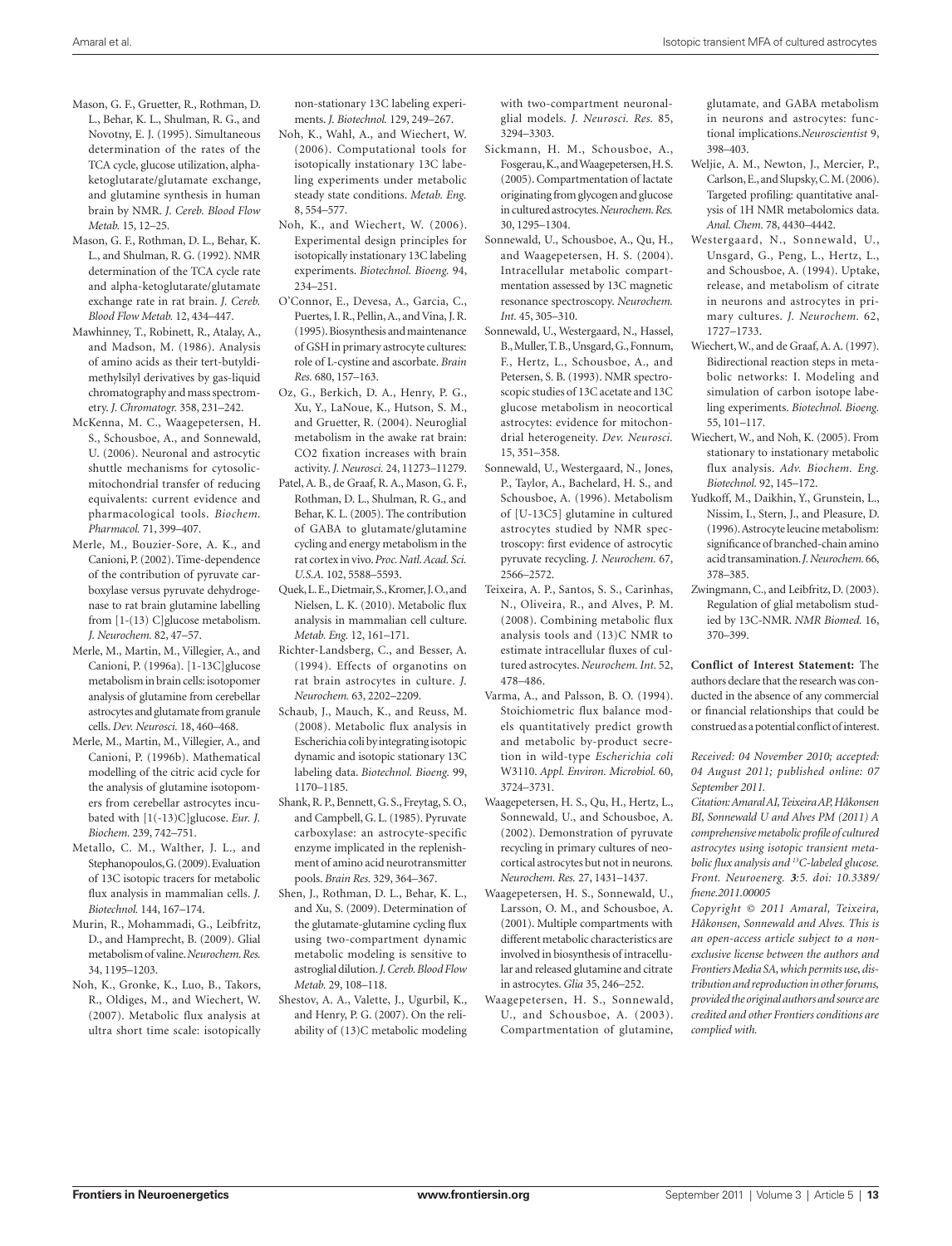# **Appendix**

**Stoichiometric matrix (metabolic reactions) of the model describing astrocytic metabolism1**

#### **Glycolysis**

1. Glc  $\rightarrow$  G6P 2. G6P  $\rightarrow$  F6P 3.  $F6P \rightarrow FBP$ 4. F6P  $\rightarrow$  2 GAP 5.  $GAP \rightarrow BPG$ 6. BPG  $\rightarrow$  3PG  $7.3PG \rightarrow 2PG$ 8. 2PG  $\rightarrow$  PEP 9.  $PEP \rightarrow Pyr$ 10. Pyr + Glu  $\rightarrow$  Ala +  $\alpha$ -KG 11. Pyr  $\rightarrow$  Lac **Pentose phosphate pathway**

12.  $G6P \rightarrow 6PGL$ 13. 6PGL → 6PG 14. 6PG  $\rightarrow$  Ru5P + CO<sub>2</sub> 15. Ru5P → R5P 16. Ru5P → Xu5P 17. R5P + Xu5P → GAP + S7P 18.  $GAP + STP \rightarrow F6P + E4P$ 19. Xu5P + E4P → GAP + F6P

## **TCA cycle and related reactions**

21. Pyr +  $CO<sub>2</sub> \rightarrow OAA<sub>m</sub>$ 22. Pyr + CoA  $\rightarrow$  ACoA + CO<sub>2</sub> 23. OAA  $+ACoA \rightarrow Ci$ t + CoA 24.  $Cit \rightarrow Aco$ 25. Aco → Isocit 26. Isocit → OSuc 27. OSuc  $\rightarrow \alpha$ -KG + CO<sub>2</sub> 28.  $\alpha$ -KG + CoA  $\rightarrow$  SuCoA + CO<sub>2</sub> 29. SuCoA → Succ + CoA 30. Succ  $\rightarrow$  Fum 31. Fum  $\rightarrow$  Mal 32. Mal  $\rightarrow$  Pyr + CO<sub>2</sub> 33. Mal  $\rightarrow$  OAA 34a.  $OAA_m \rightarrow Asp_m$  $34b. Asp_{n} + Glu \rightarrow Asp_{n} + \alpha KG$ 34c.  $ASp^* + \alpha$ -KG  $\rightarrow$  OAA<sub>c</sub> + Glu 34d.  $OAA \rightarrow Mal$ 35a. α-KG → Glu 35b. Glu  $\rightarrow \alpha$ -KG

<sup>1</sup>Only carbon stoichiometry is considered since <sup>13</sup>C isotopic transient MFA does not require balancing of cofactors or ATP to estimate metabolic fluxes. Abbreviations: Glc, glucose; G6P, glucose-6-phosphate; F6P, fructose-6-phosphate; DHAP, Dihydroxyacetone phosphate; GAP, glyceraldehyde-3-phosphate; BPG, 1:3-bis-phosphoglycerate; 3PG, 3-phosphoglycerate, 2PG, 2-phosphoglycerate; PEP, phosphoenolpyruvate; PYR, pyruvate; 6PGL, 6-phospho-gluconolactone; 6PG, 6-phosphogluconate; Ru5P, ribulose-5-phosphate; R5P, ribose-5-phosphate; Xu5P, xylulose-5-phosphate; S7P, sedoheptulose-7-phosphate; E4P, erythrose-4-phosphate; Lac, lactate; Glu, glutamate; ACoA, Acetyl-Coenzyme A; Cyst, cystine; Cys, cysteine; Gly, glycine; GSH, glutathione; Ala, alanine; α-KG, α-ketoglutarate; OAA<sub>m</sub>, oxaloacetate – mitochondrial pool; OAA<sub>c</sub>, oxaloacetate – cytosolic pool; Cit, Citrate; Aco, cis-aconitate; Isocit, isocitrate; OSuc, oxalosuccinate; SucCoA, succinyl-coenzyme A; Succ, succinate; Fum, fumarate; Mal, malate; Asp<sub>m</sub>, aspartate – mitochondrial pool; Asp<sub>e</sub>, aspartate – cytosolic pool; Gln, glutamine; Leu, leucine; Ile, isoleucine; Val, valine; Lys, lysine; ext refers to metabolites taken up from/released to the culture supernatant.

#### **Amino acids metabolism**

36a. Glu → Gln 36b. Gln  $\rightarrow$  Glu 37. Glu +  $Cvs + Glv \rightarrow GSH$ 38. Cys →Taur + Hyptaur 39. Ile +  $\alpha$ -KG + 2 CoA  $\rightarrow$  SuCoA + ACoA + Glu 40. Leu +  $\alpha$ -KG + 2 CoA  $\rightarrow$  2 ACoA + Glu + CO<sub>2</sub>  $41.$  Val +  $\alpha$ -KG + CoA  $\rightarrow$  SuCoA + Glu + CO<sub>2</sub> 20.  $Cvs \rightarrow Pvr$ **Transport reactions from cell supernatant**

 $Glc_{\dots} \to Glc$ Ala  $\rightarrow$  Ala $_{\text{out}}$  $Lac \rightarrow Lac$  $\text{Cit} \rightarrow \text{Cit}_{\text{ext}}$  $Cyst_{\text{out}} \rightarrow 2 \text{ Cys}$  $G\ln \rightarrow G\ln_{\text{ext}}$  $I$ lle $_{\text{ext}} \rightarrow$ Ile  $Leu_{\text{out}} \rightarrow Leu$  $Val_{ext} \rightarrow Val$ 

# **Mass isotopomer balances of metabolites represented in the metabolic network (Figure 1)**

$$
(1-2) \qquad \frac{d}{dt} \begin{bmatrix} G6P_0 \\ G6P_1 \end{bmatrix} = \frac{1}{G6P_{\text{pool}}} \left( r_1 \begin{bmatrix} Glc_0 \\ Glc_1 \end{bmatrix} - (r_2 + r_{12}) \begin{bmatrix} G6P_0 \\ G6P_1 \end{bmatrix} \right)
$$

$$
(3-4) \frac{d}{dt} \begin{bmatrix} F6P_0 \\ F6P_1 \end{bmatrix}
$$
  
=  $\frac{1}{F6P_{\text{pool}}}\left(r_1 \begin{bmatrix} G6P_0 \\ G6P_1 \end{bmatrix} + r_{1s} \begin{bmatrix} GAP_0 \\ GAP_1 \end{bmatrix} + r_{19} \begin{bmatrix} E4P_0 \\ E4P_1 \end{bmatrix} - r_3 \begin{bmatrix} F6P_0 \\ F6P_1 \end{bmatrix} \right)$ 

$$
(5-6) \qquad \frac{d}{dt} \begin{bmatrix} FBP_0 \\ FBP_1 \end{bmatrix} = \frac{1}{FBP_{pool}} \begin{bmatrix} r_3 \begin{bmatrix} F6P_0 \\ F6P_1 \end{bmatrix} - r_4 \begin{bmatrix} FBP_0 \\ FBP_1 \end{bmatrix} \end{bmatrix}
$$

$$
(7-8) \frac{d}{dt} \begin{bmatrix} \text{GAP}_0 \\ \text{GAP}_1 \end{bmatrix} = \frac{1}{\text{GAP}_{\text{pool}}} \begin{bmatrix} \mathbf{r}_4 \begin{bmatrix} 2 \cdot \text{FBP}_0 + \text{FBP}_1 \\ \text{FBP}_1 \end{bmatrix} \\ + (\mathbf{r}_{17} + \mathbf{r}_{19}) \begin{bmatrix} \text{Xu5P}_0 \\ \text{Xu5P}_1 \end{bmatrix} - (\mathbf{r}_5 + \mathbf{r}_{18}) \begin{bmatrix} \text{GAP}_0 \\ \text{GAP}_1 \end{bmatrix} \end{bmatrix}
$$

$$
(9-10) \qquad \frac{d}{dt} \begin{bmatrix} BPG_0 \ BPG_1 \end{bmatrix} = \frac{1}{BPG_{pool}} \begin{bmatrix} r_5 \begin{bmatrix} GAP_0 \ GAP_1 \end{bmatrix} - r_6 \begin{bmatrix} BPG_0 \ BPG_1 \end{bmatrix} \end{bmatrix}
$$

$$
(11-12) \frac{d}{dt} \begin{bmatrix} 3PG_0 \\ 3PG_1 \end{bmatrix} = \frac{1}{3PG_{pool}} \left( r_6 \begin{bmatrix} BPG_0 \\ BPG_1 \end{bmatrix} - r_7 \begin{bmatrix} 3PG_0 \\ 3PG_1 \end{bmatrix} \right)
$$

$$
(13-14) \quad \frac{d}{dt} \begin{bmatrix} 2PG_0 \\ 2PG_1 \end{bmatrix} = \frac{1}{2PG_{pool}} \left( r_7 \begin{bmatrix} 3PG_0 \\ 3PG_1 \end{bmatrix} - r_8 \begin{bmatrix} 2PG_0 \\ 2PG_1 \end{bmatrix} \right)
$$

 $(15-16)$   $\frac{d}{1}$ *dt*  $\begin{bmatrix} PEP_0 \\ PEP_1 \end{bmatrix} = \frac{1}{PEP_{\text{pool}}} \begin{bmatrix} r_8 / 2PG_0 \\ 2PG_1 / 2PG_1 \end{bmatrix} - r_9 \begin{bmatrix} PEP_1 \\ PEP_2 \end{bmatrix}$ 0 1 pool  $\mathbf 0$ 1 0 1 I  $\begin{bmatrix} \text{PEP}_0 \\ \text{PEP}_1 \end{bmatrix} = \frac{1}{\text{PEP}_{\text{pool}}} \begin{bmatrix} r_s \end{bmatrix} \frac{2PG_0}{2PG_1} - r_s \begin{bmatrix} \text{PEP}_0 \\ \text{PEP}_1 \end{bmatrix}$ 1 8 9 ſ l ľ  $\overline{\phantom{a}}$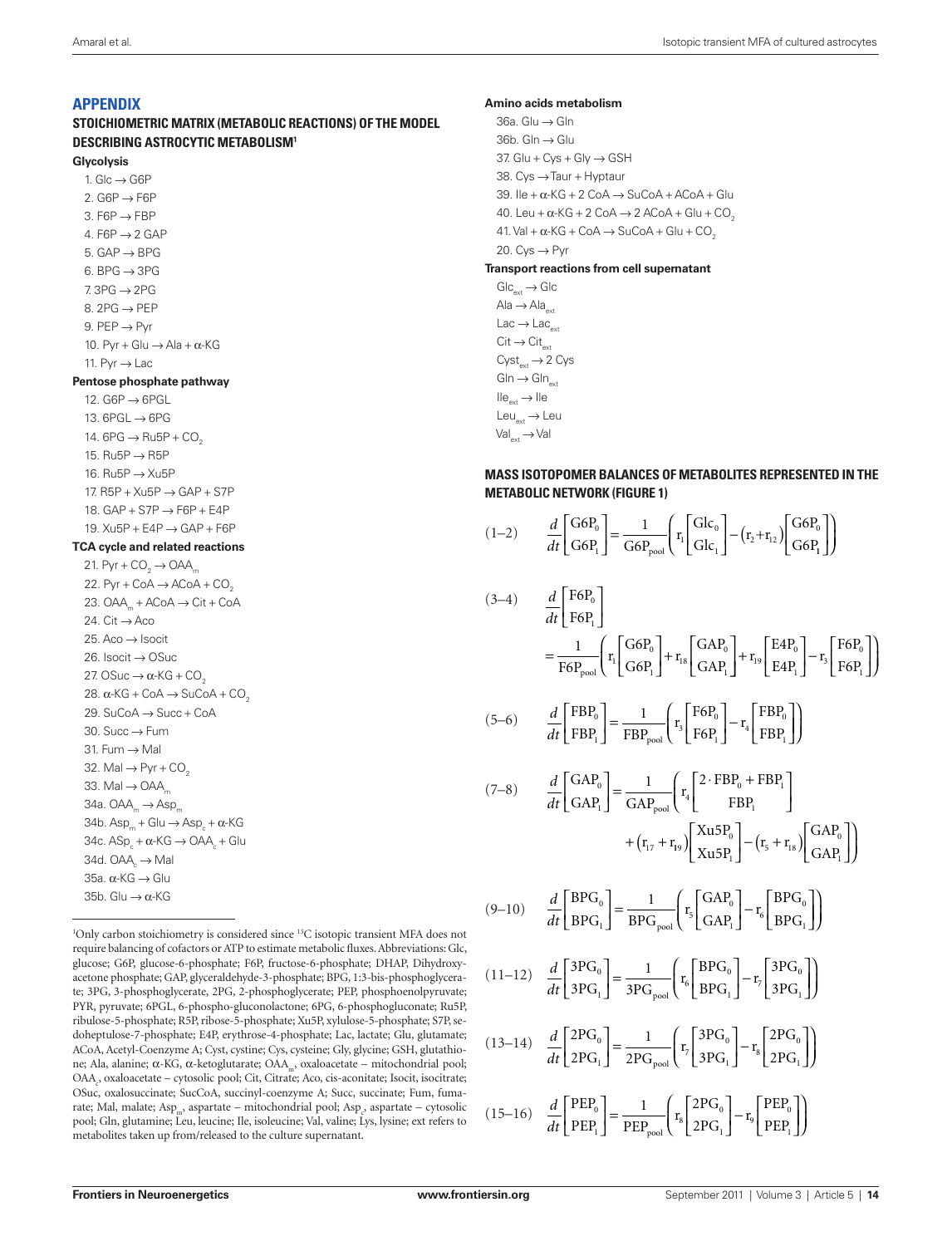$$
(17-18) \frac{d}{dt} \left[ 6PGL_{\eta} \right] = \frac{1}{6PGL_{\text{post}}}\left[ r_{12} \left[ \frac{GGB_{\eta}}{GPB_{\eta}} \right] - r_{11} \left[ 6PGL_{\eta} \right] \right]
$$
\n
$$
(19-20) \frac{d}{dt} \left[ 6PG_{\eta} \right] = \frac{1}{6PGL_{\text{post}}} \left( r_{11} \left[ 6PGL_{\eta} \right] - r_{11} \left[ 6PG_{\eta} \right] \right)
$$
\n
$$
(21-22) \frac{d}{dt} \left[ Ru5P_{\eta} \right] = \frac{1}{6PGL_{\text{post}}} \left( r_{11} \left[ 6PGL_{\eta} \right] - r_{12} \left[ 6PG_{\eta} \right] \right)
$$
\n
$$
(21-22) \frac{d}{dt} \left[ Ru5P_{\eta} \right] = \frac{1}{Ru5P_{\text{post}}} \left( r_{11} \left[ 6PG_{\eta} \right] - r_{12} \left[ RsP_{\eta} \right] \right)
$$
\n
$$
(23-24) \frac{d}{dt} \left[ RsP_{\eta} \right] = \frac{1}{Ru5P_{\text{post}}} \left( r_{12} \left[ Ru5P_{\eta} \right] - r_{12} \left[ RsP_{\eta} \right] \right)
$$
\n
$$
(25-26) \frac{d}{dt} \left[ 8ArB_{\eta} \right] = \frac{1}{2u5P_{\text{post}}} \left( r_{12} \left[ Ru5P_{\eta} \right] - r_{13} \left[ 2RsP_{\eta} \right] \right)
$$
\n
$$
(27-28) \frac{d}{dt} \left[ 8Pr_{\eta} \right] = \frac{1}{5TP_{\text{post}}} \left[ r_{11} \left[ \frac{SVP_{\eta}}{Rv5P_{\eta}} \right] - r_{13} \left[ 5Pr_{\eta} \right] \right)
$$
\n
$$
(29-30) \frac{d}{dt} \left[ 5Pr_{\eta} \right] = \frac{1}{5TP_{\text{post}}} \left[ r_{13} \left[ \frac{SVP_{\eta}}{Rv5P_{\eta}} \right] - r_{
$$

 $\frac{1}{2}$ 

IJ

J J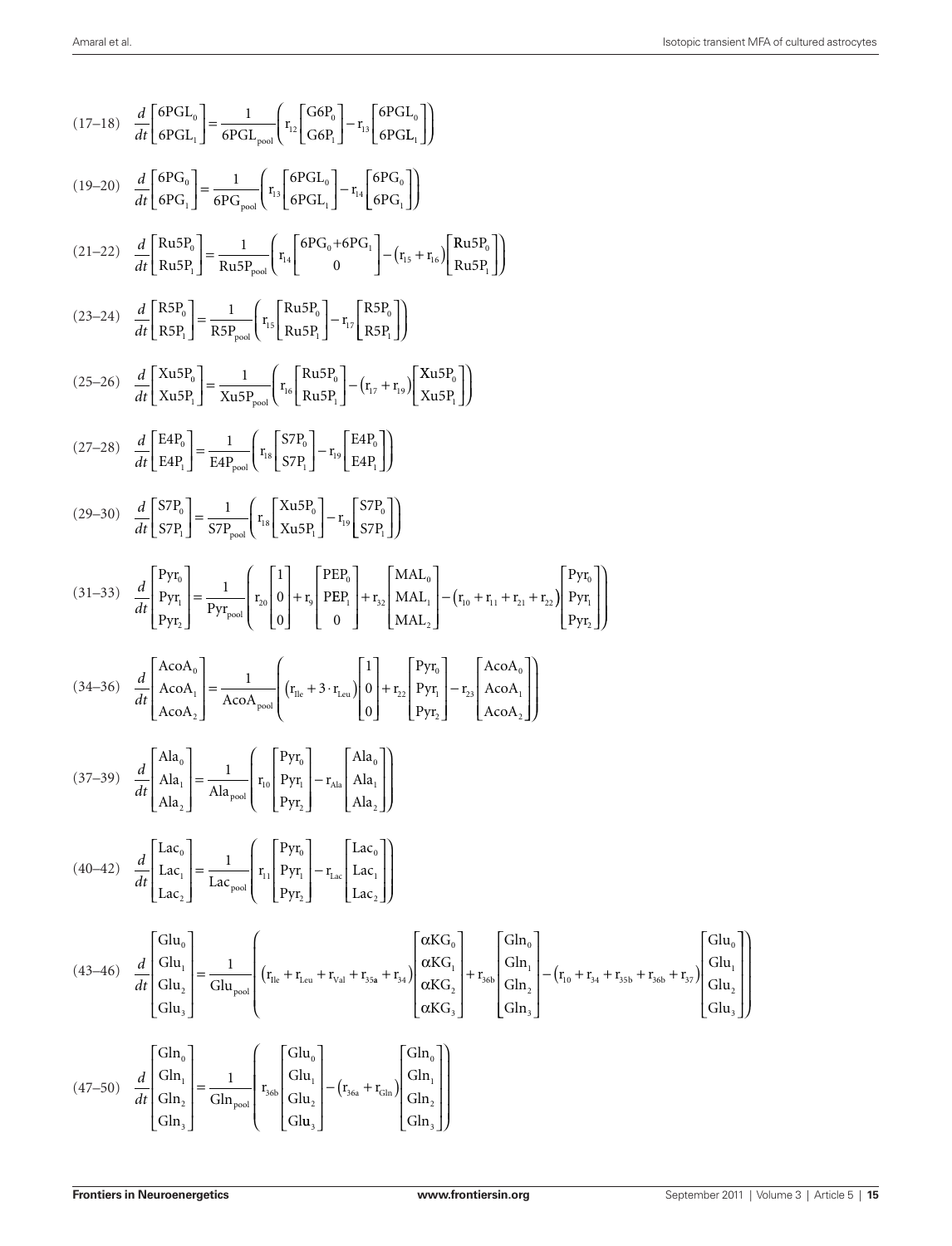$$
(51-54) \frac{d}{dt} \begin{bmatrix} \frac{\alpha KG_{e}}{\alpha KG_{e}} \\ \frac{\alpha KG_{e}}{\alpha KG_{e}} \end{bmatrix} = \frac{1}{\alpha KG_{res}} \begin{bmatrix} \frac{\alpha KG_{e}}{\alpha KG_{res}} \\ \frac{\alpha KG_{re}}{\alpha KG_{per}} \end{bmatrix} \begin{bmatrix} G_{111} \\ G_{212} \\ G_{313} \\ G_{411} \end{bmatrix} - \begin{bmatrix} G_{121} \\ G_{131} \\ G_{141} \end{bmatrix} - \begin{bmatrix} G_{121} \\ G_{131} \\ G_{141} \end{bmatrix} \begin{bmatrix} G_{131} \\ G_{141} \\ G_{141} \end{bmatrix} \begin{bmatrix} G_{11} \\ G_{11} \\ G_{11} \end{bmatrix} = \frac{1}{\alpha KG_{re1}} \begin{bmatrix} G_{11} \\ G_{11} \\ G_{11} \\ G_{11} \end{bmatrix} + \begin{bmatrix} 0 & 0A_{e_0} \cdot AcoA_{e_1} \\ OAA_{e_1} \cdot AcoA_{e_1} + OAA_{e_1} \cdot AcoA_{e_1} \\ OAA_{e_1} \cdot AcoA_{e_1} + OAA_{e_1} \cdot AcoA_{e_1} \\ OAA_{e_1} \cdot AcoA_{e_1} + OAA_{e_1} \cdot AcoA_{e_1} \end{bmatrix} \begin{bmatrix} G_{11} \\ G_{11} \\ G_{11} \end{bmatrix}
$$
  
\n
$$
(63-60) \frac{d}{dt} \begin{bmatrix} Aco_0 \\ Aco_1 \\ Aco_2 \end{bmatrix} = \frac{1}{\alpha L_{ce}} \begin{bmatrix} G_{11} \\ G_{11} \\ G_{11} \end{bmatrix} + \begin{bmatrix} Aco_0 \\ G_{11} \\ G_{11} \end{bmatrix} - \begin{bmatrix} Aco_0 \\ G_{11} \\ G_{11} \end{bmatrix} - \begin{bmatrix} 1 & 0 & 0 & 0 \\ 0 & 0 & 0 \\ 0 & 0 & 0 \\ 0 & 0 & 0 \end{bmatrix} + \begin{bmatrix} G_{11} \\ G_{11} \\ G_{11} \end{bmatrix} + \begin{bmatrix} 1 & 0 & 0 & 0 \\ 0 & 0 & 0
$$